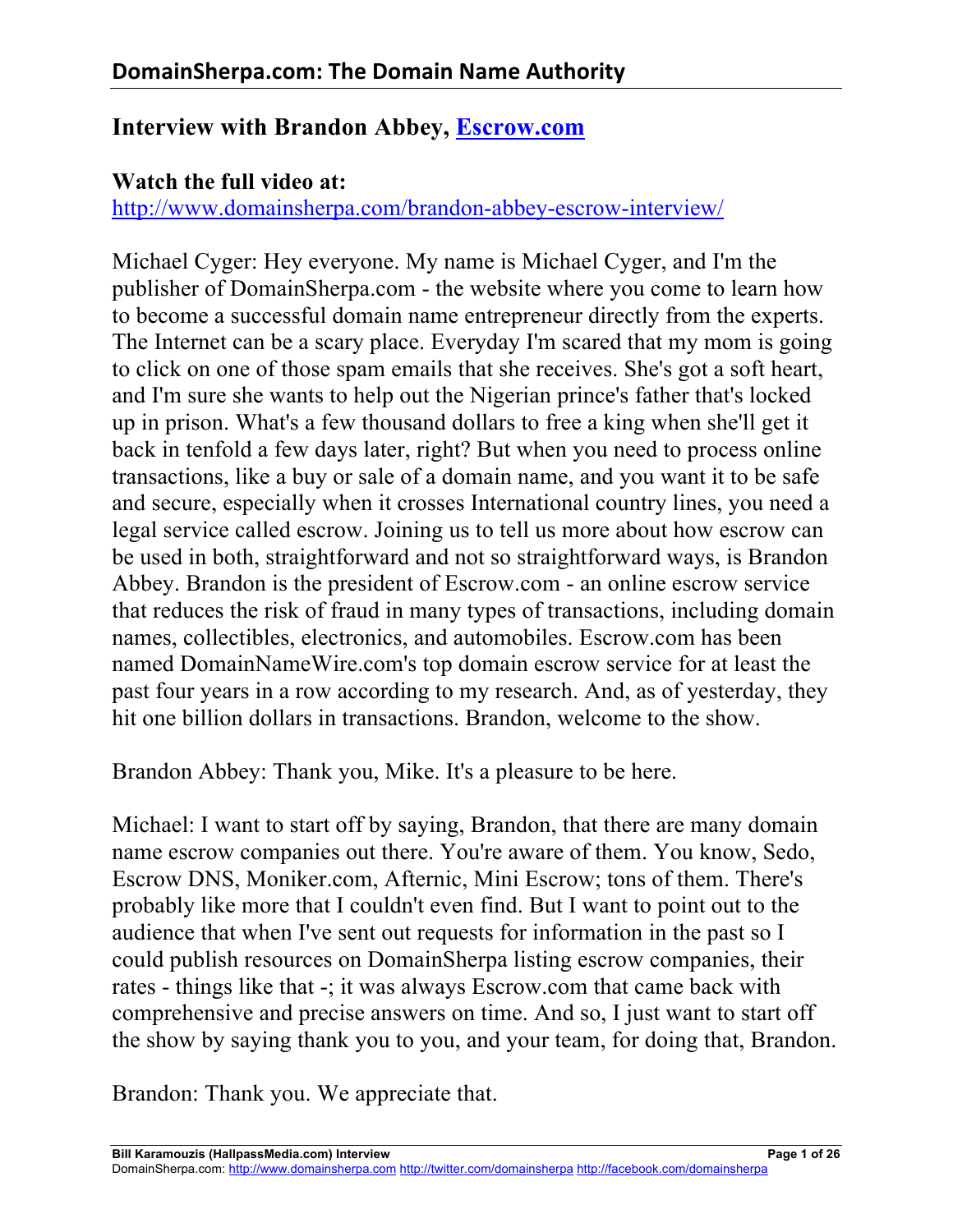Michael: Alright. Let's start with some basics, Brandon. Get people's minds set around what we're going to talk about for this show. And then we'll move into some more complex domain name escrow questions. Let's start with this: What is escrow in layman's terms?

Brandon: In layman's terms, Escrow is a neutral third party holding funds on behalf of the buyer and seller while they complete a transaction.

Michael: That sounds simple enough.

Brandon: It's pretty simple.

Michael: So, when I used to fight with my sister all the time, and I said, 'I'll give you this, but if you give me that'. And then we'd try to grab something out of each other's hands before the other one could give it. Mom would step in and say, 'Okay. Give them both to me'. And then she would act as that intermediary third party. Get both the items before she hands them to the other party.

Brandon: Yes. Your mom was the escrow agent.

Michael: She was an escrow agent also. Alright. So, how does escrow then apply to domain names in the domain name industry?

Brandon: Well, in the domain space, we hold the funds on behalf of the buyer. Want me to just walk you through a transaction?

Michael: Yeah, that sounds great.

Brandon: Either party can start a transaction on the system. Once both parties have agreed to the terms of the transaction, - and the terms are basically the amount, the domain name, whether or not there's any content involved there's an inspection period, which is a drop down menu that you can send them; usually with domains, it's one to two days. And when both parties agree, we ask the buyer to fund the escrow. When that's funded, the seller's prompted to transfer the domain to the buyer. Then the buyer has that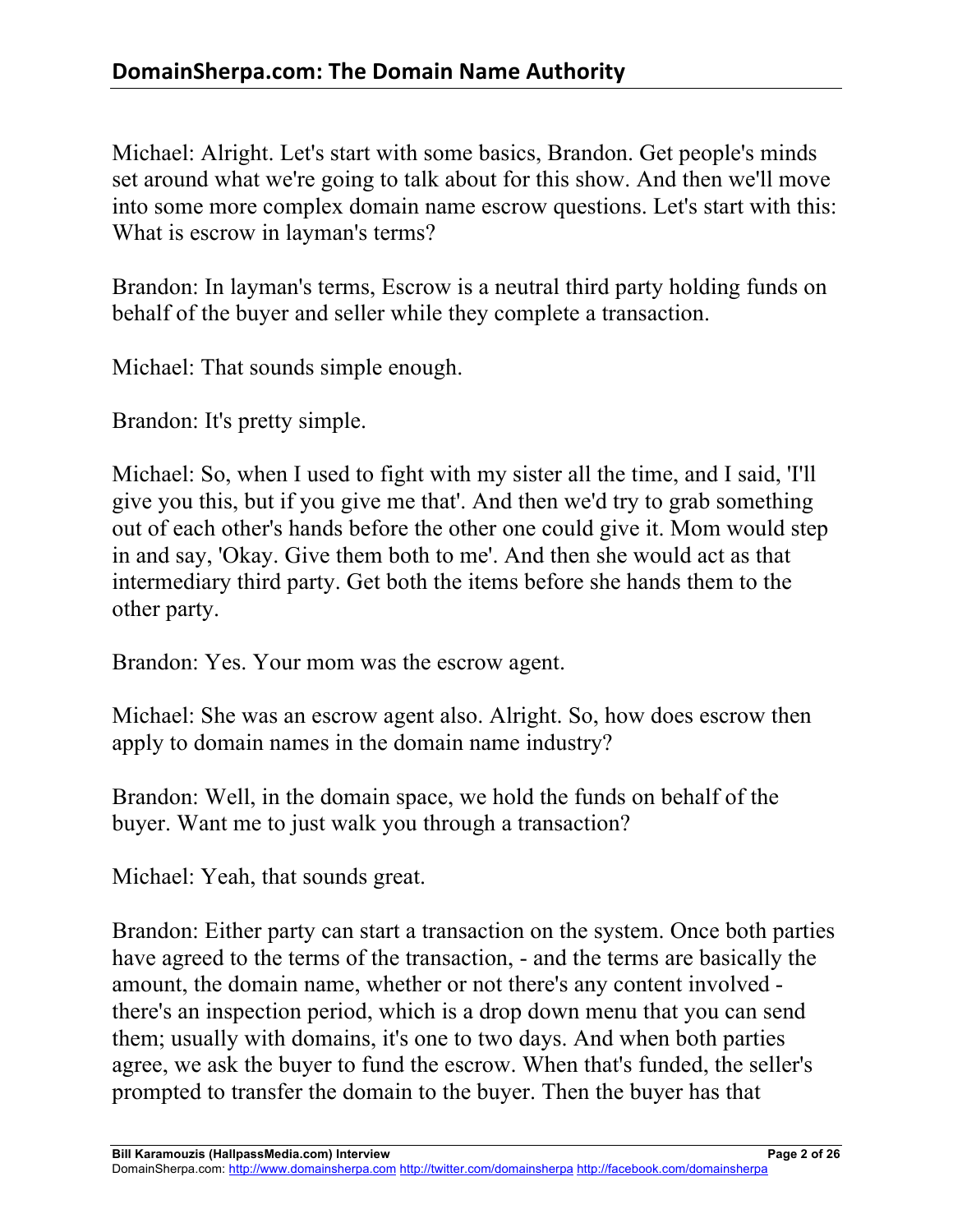inspection period to make sure he has it. Once he has control of the domain and he accepts it, the seller is paid. So it's a pretty simple process explaining it, but on the back end a lot of things go on.

Michael: Yeah, I can imagine. Alright. And so, we talked about it from my perspective, when I wanted something from my sister. The escrow is important because then the interests of both, the buyers and sellers, are protected at all times?

Brandon: Yes. We're an absolutely neutral third party in the transaction.

Michael: Great. And so, I actually want to dig into some of the details around how that transaction happens. Because I know there are a lot of moving parts on the back end that behind the scenes you don't really want the customers to see, but for them to understand it a little bit better, it's going to give them more confidence in the process. And we're going to find out how that all works in detail, and even how you might be able to do an escrow and spread it out over years, so that your expenses of a startup match your income. But first, I want to take a step back, Brandon. From what I can tell in my research, Escrow.com was in 1999, and you became president in about 2004. Is that correct?

Brandon: That is correct.

Michael: How did you first come to know about Escrow.com, and this whole idea of online escrow, which I think Escrow.com was one of the pioneer of?

Brandon: Escrow was one of the pioneers. There were two other companies that started about the same time; My Escrow and Trader Navel. Both of those companies went away in escrow. Escrow kind of became the leader; took over lead position in that. Primarily when we signed the contract with eBay, and that's been a good relationship for us.

Michael: Yeah.

Brandon: When I first found out about escrow was in 2002, and I happened to be with the vice president on the sales floor of the software company doing a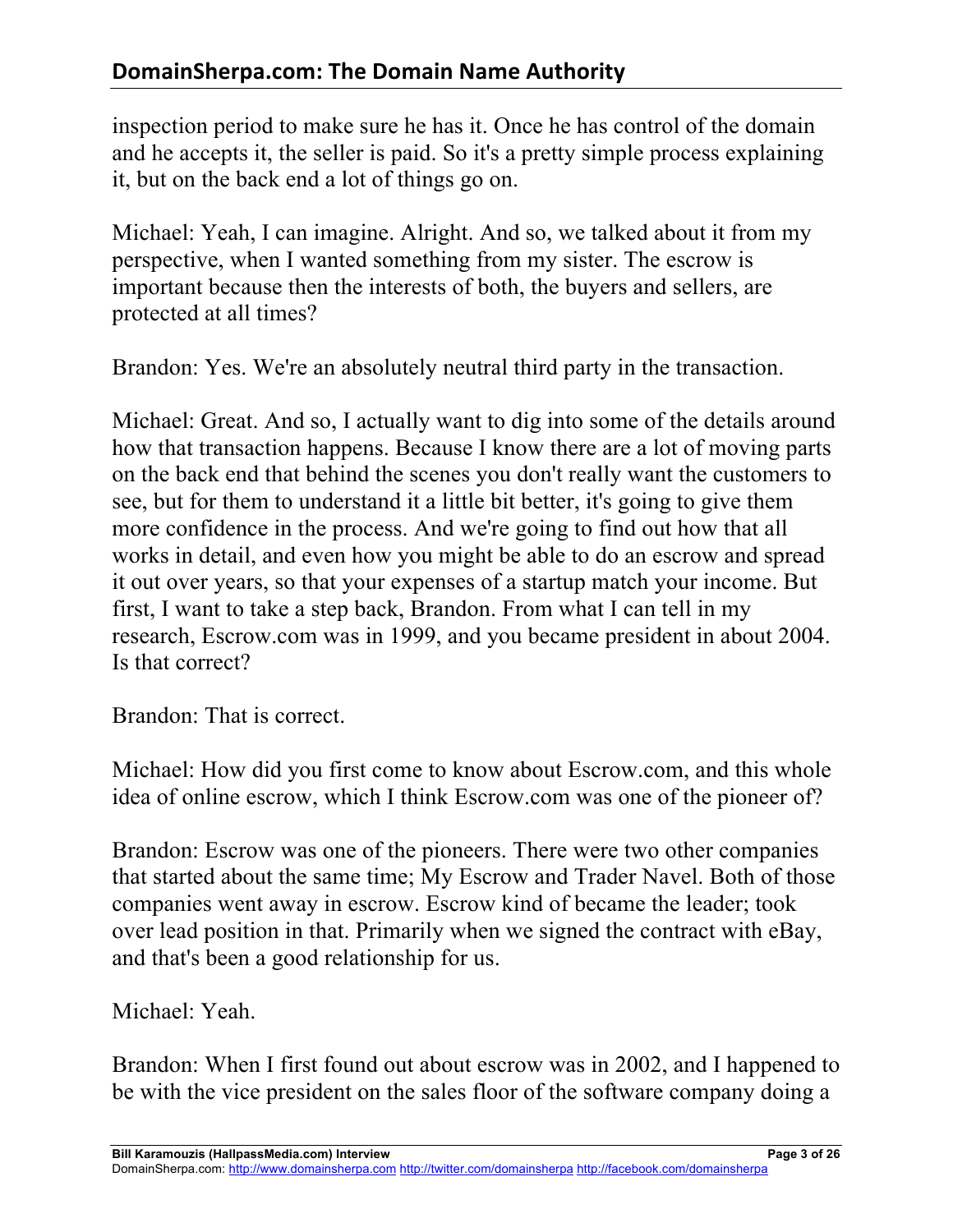deal with Fidelity Financial. And Fidelity was the parent company of Escrow.com. And when the transaction finally took place, Escrow.com became part of the software company that I was working for and Fidelity got a side write license to the software that we were providing.

Michael: Interesting. Alright. So you came around to know about Escrow.com because of the software company you were working at. And what did you think about it when you went through the process? You know, there's a lot of escrow agents out there. You buy a house; you go through an escrow agent and title company. And they handle that sort of transaction as well. What was unique about it that you liked when you first discovered that Escrow.com was being used?

Brandon: Well, it had nothing to do with real estate for one. And we still do not do real estate. We're licensed as an Internet escrow company for personal property. So, not to say we couldn't do real estate, but it would require getting an additional license that is not what we consider our core company scene. So we're gonna stay in the space for that. But the software company took it over and eventually got in the position where they were going to be acquired by Computer Associates. And Computer Associates didn't want the escrow component to go with them and it was purchased by an investment group here in Orange County that I was familiar with, and they asked me to come in and take over the company at that time in 2004.

Michael: Great. Alright. So let's talk a little bit about Brandon Abbey. Because everyone in the domain name space wants to know what kind of domain names Brandon has. So, tell us. How many domain names do you own, Brandon?

Brandon: I own BrandonAbbey.com.

Michael: That's a good one.

Brandon: I'm not a domainer, and quite honestly, I think if I was a domainer, it would be a severe conflict of interest just because the business we do in the community. And I think that stands with all my employers as well.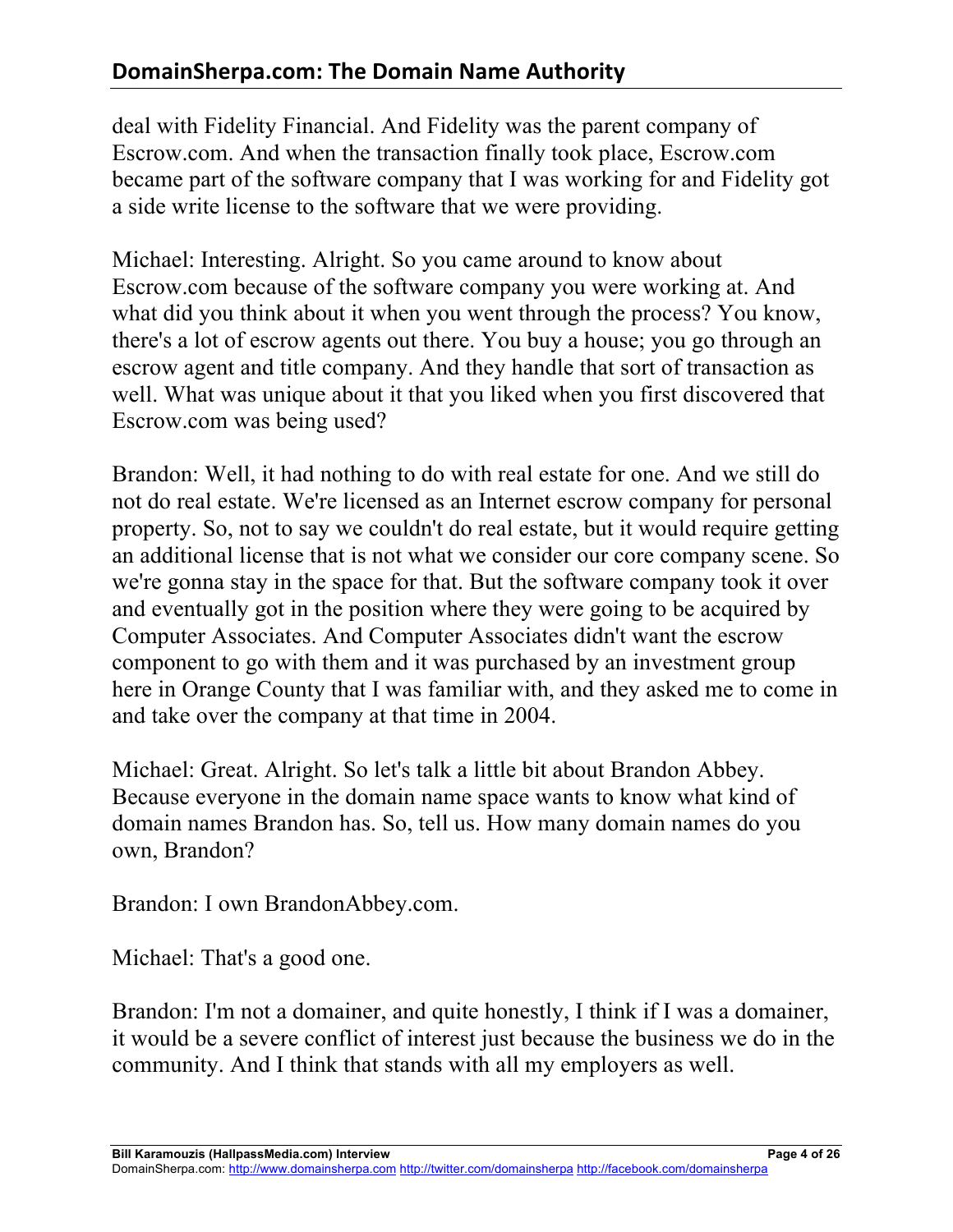Michael: Alright. But you do have your name, BrandonAbbey.

Brandon: I do. Yes.

Michael: Alright. Sounds good. And when you bought BrandonAbbey, did you hand register it, or did you go through Escrow.com?

Brandon: I hand registered it. Through GoDaddy. Actually, Andee Hill did it for me.

Michael: Great. Alright. So all my other questions around domain names become mute. It's really disappointing, Brandon. You know, you're going to have to rethink your policy at Escrow.com. I'm just joking. It's a great policy that keeps everything clear from, you know, your personal business from the business that you're in, and there are no conflict of interests. And I'm a firm believer in that. Alright. So, let me ask you this. Have you bought anything else through Escrow.com? Have you bought a nice Lamourghini, or an old model T, or any other collectibles that you used Escrow.com for?

Brandon: Sure. I bought a lot of cars through Escrow.com.

Michael: Did you? Was it a classic car or a car that you drive around everyday?

Brandon: It's a BMW 840 '97.

Michael: Nice.

Brandon: It's going to be up for sale soon.

Michael: And when you sell it, you can go through Escrow.com again.

Brandon: Exactly. And I'll pick up the fee.

Michael: Alright. So do a lot of employees use Escrow.com on a regular basis to buy things? You know, you're all online. You probably see a lot of transactions. You're probably like myself; I do almost all of my shopping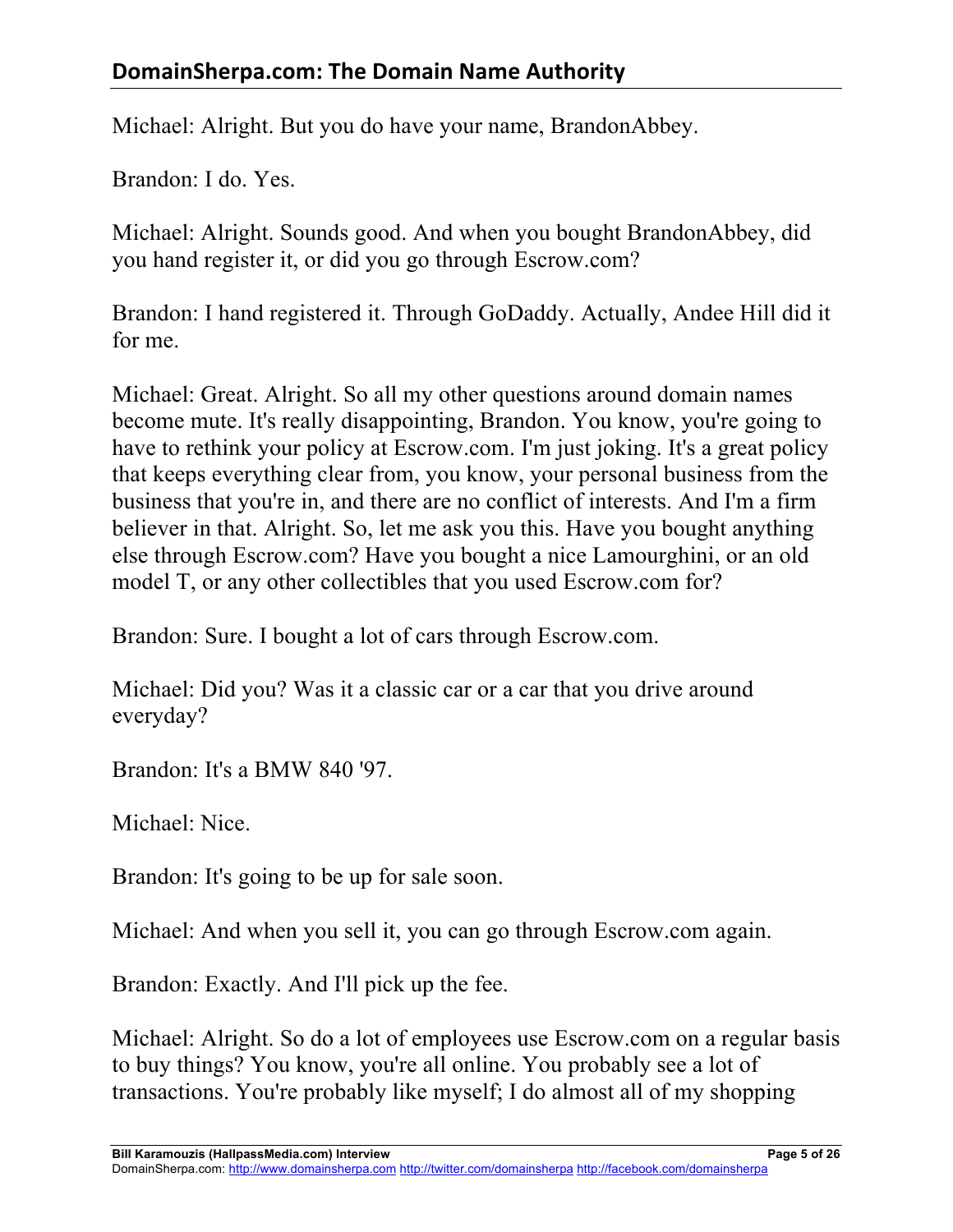online nowadays. Is it pretty common place to see employees processing transactions through your service?

Brandon: In some cases. I use it for our services contracts. We're in the process of putting in a new phone system, so we use it for that. We've had some development ; we use it for that.

Michael: Interesting. Oh, so, development work I can understand. Where, you know, you want this much software to be done. And then you set up a schedule that says when you meet these requirements at this point, I'll release this much of the escrow; and at this point, I'll release this much of the escrow; and when you release the completed project, I release the rest of that escrow. Something like that?

Brandon: It's exactly like that. You set up the payment milestone based on components. And once those are completed and accepted by the buyer, the sellers pay.

Michael: How does that work with a phone system?

Brandon: Well, the phone system is, you have the physical phone system, right? And all the hardware that goes along with it. So that payment will be made upon delivery, and then completion of the installation is what triggers the second payment in that transaction.

Michael: Alright. Boy, you're going to make a killing as soon as you figure out how to escrow my monthly payments to Comcast. So they guarantee me uptime service, and they, you know, never seem to deliver it. I should knock on would, because I'm going to lose my Internet during this interview most likely. And I should agree to release the payment every month if my service is a hundred percent uptime, or I would even take ninety-five percent uptime for my cable and everything. So there's an idea for you. I'm not even going to charge you for it, Brandon.

Brandon: Thank you.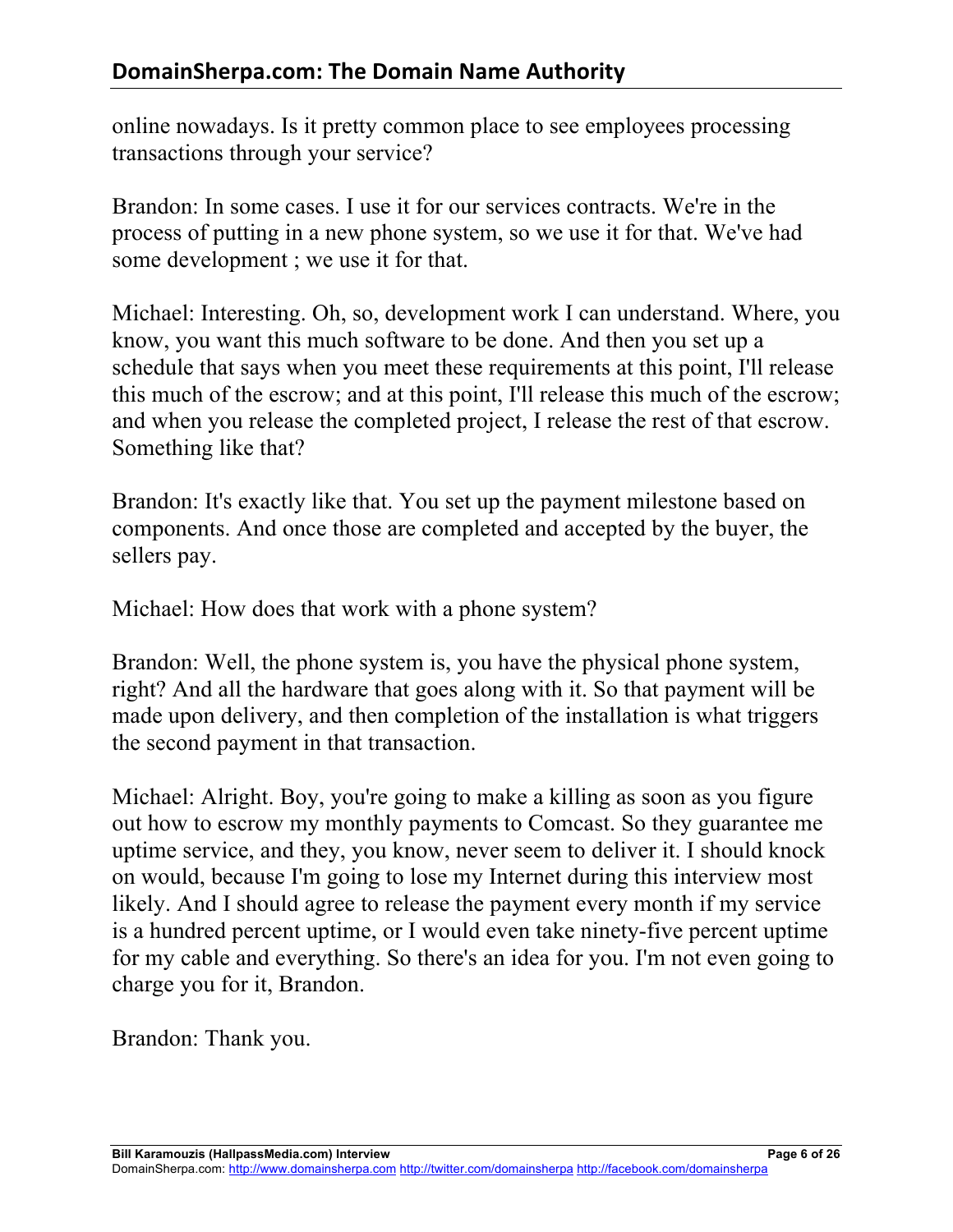# **DomainSherpa.com: The Domain Name Authority**

Michael: Alright. So, I want to find out how the parent company of Escrow.com. You know, I know Escrow.com is its own legal entity now, but it didn't used to be. It used to be a service. And I think, during our preinterview call, we talked about EC Services Corporation being the parent company. How did EC Services Corporation actually come to own the Escrow.com domain name?

Brandon: Everything was under Fidelity National Financial. And I don't really have a lot of background in that other than that they did acquire the name, and it was part of the transaction when I went and took over the company.

Michael: So you don't know previously, when Fidelity bought the domain name, who they bought it from and how much they paid for it?

Brandon: No. No, I don't.

Michael: Alright. I couldn't find that either. Alright. And so, the other question that I have for you related to the success of Escrow.com. So many people refer to Escrow.com as sort of the diamond standard. No, that's not the right phrase. What's the phrase? The something standard. The standard for escrow service. I think a lot of companies model theirs after you, which, you know, a lot of people say is a compliment. How much do you attribute the single word premium industry defining keyword domain name, Escrow.com, to the success that you've had at Escrow.com?

Brandon: You know, I think it's important that we have the keyword domain. But when people think of escrow, they think of real estate escrow. So we've done a good job of branding this service, even though the name is not exactly what people think of is the service being. It's kind of funny, because when I came in here, the previous owners of the company had spent a lot of money, and they were thinking about changing the names. And they were going to change it to Panera.com. And, you know, they had a whole big marketing plan, and new logos and everything. Actually I still have those domains; the company still has those domains. But we decided we like the Escrow.com name, and had built a brand around it, and it didn't really make any sense to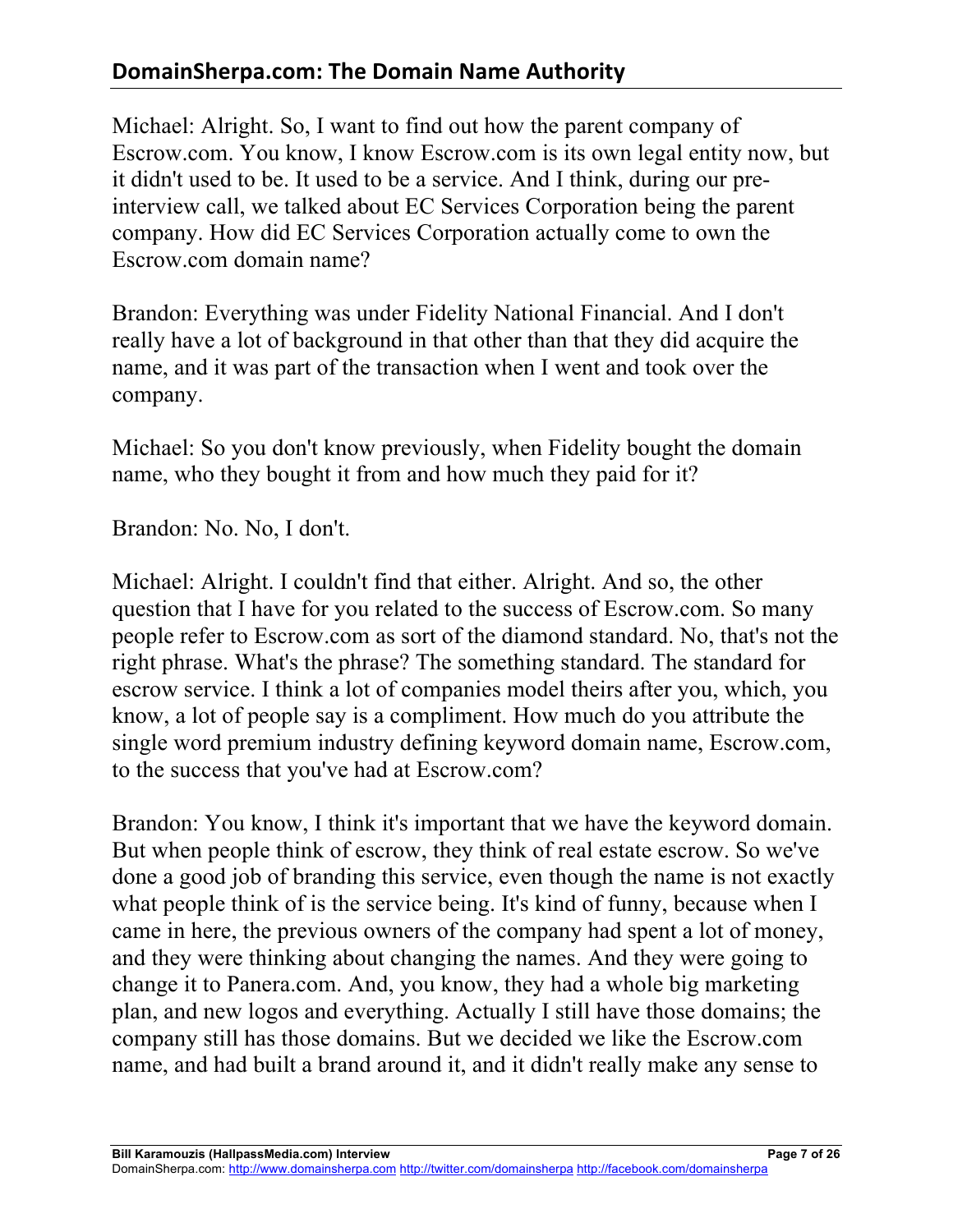try and chance it even though, you know, you could've taken the name at the time and sold it for a considerable amount of money.

Michael: Yeah. Well, you probably still could if you ever decide you want to rebrand.

Brandon: I don't think we're going to rebrand. We're pretty happy where we're at right now.

Michael: Alright, Brandon. You know, I have to say also, your employees must love coming to work everyday. They're guaranteed that they won't be yelled at by you. You're calm; you're cool; you're collective at all times. Are you the chi of the office? You center everybody. Get everybody calm when they're dealing with customers and make sure that they're focused.

Brandon: I do try to do that. I'm not exactly the Zen master, but we do have a nice environment. And actually, our employees; although we do put them through the ringer when they get here. I mean, every employee's been through a background check. They have their fingerprints on file at the state of California. And we do work them pretty hard. We do provide very nice work environments. We have a nice office here in Rancho Santa Margarita. They have a great room to exercise in, or watch TV in, or whatever they want to do.

Michael: Great. Well, it sounds fantastic.

Brandon: Yeah.

Michael: Alright. So let's dig into some of the steps here, Brandon. You know, in the introduction, we talked about the step-by-step process. The first step being - if I remember correctly - that the buyer and seller agree to terms. Is that correct?

Brandon: That is correct.

Michael: Alright. So after registering at Escrow.com, both parties agree to the terms of the transaction. And the terms, you know, you said were how much,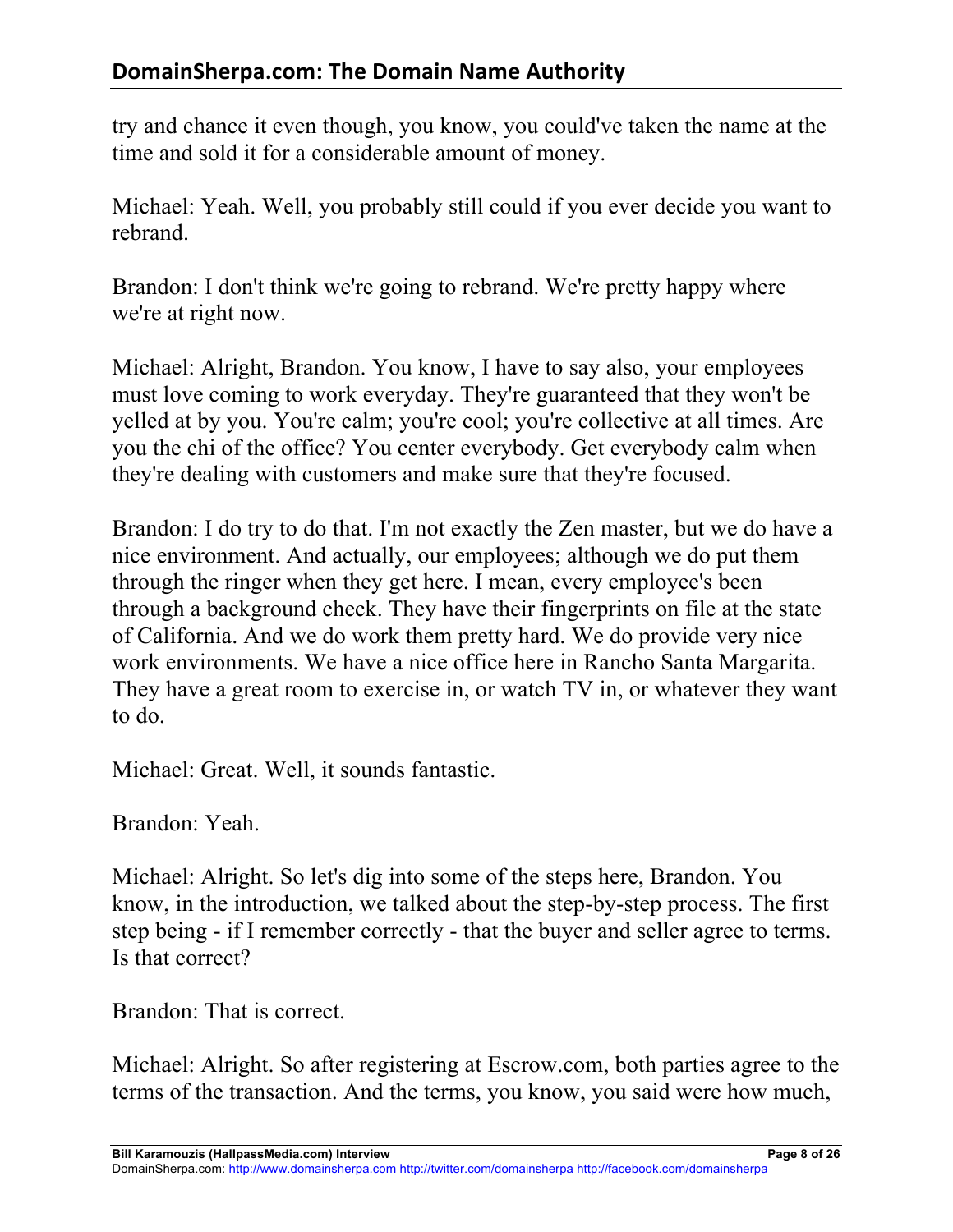on what, how long is the inspection period; are those the three things? Did I get that correct?

Brandon: Yes.

Michael: And so, is that it for the terms? Do I need to enter in to any other legal contract - legalese - that is in your system?

Brandon: You do enter into a legal binding contract, which are the general escrow instructions, and you agree to that as far as the transaction. So after, if you're the buyer and you started the transaction. You go through, and you put in what you're buying, what the price is, what you're inspection period is. And then at the end of that, you click on I agree to the general escrow instructions. And those include things like, dispute resolution if there is a dispute in the transaction. We will work with the parties for ten days trying to get everything resolved, but if we can't, you have to go to arbitration. And you agree to that.

Michael: Oh, okay. So if I'm the buyer, the seller backs out - doesn't transfer a domain name to me -, they have agreed to enter into arbitration, so I can't sue them.

Brandon: Well, in that case. You know, you may have a contract outside of escrow with the seller, which we don't know about.

Michael: Right.

Brandon: But in that case, if the seller did not transfer the name, we would cancel the transaction. The buyer would be refunded his money.

Michael: So, since this is a legal transaction, and they are saying, 'I am the seller, am entering this transaction'. Is there no reprocution if they back out?

Brandon: Not in our system; there isn't.

Michael: Not from an escrow prospective. That would need to be in a bysell agreement that I would deal with them.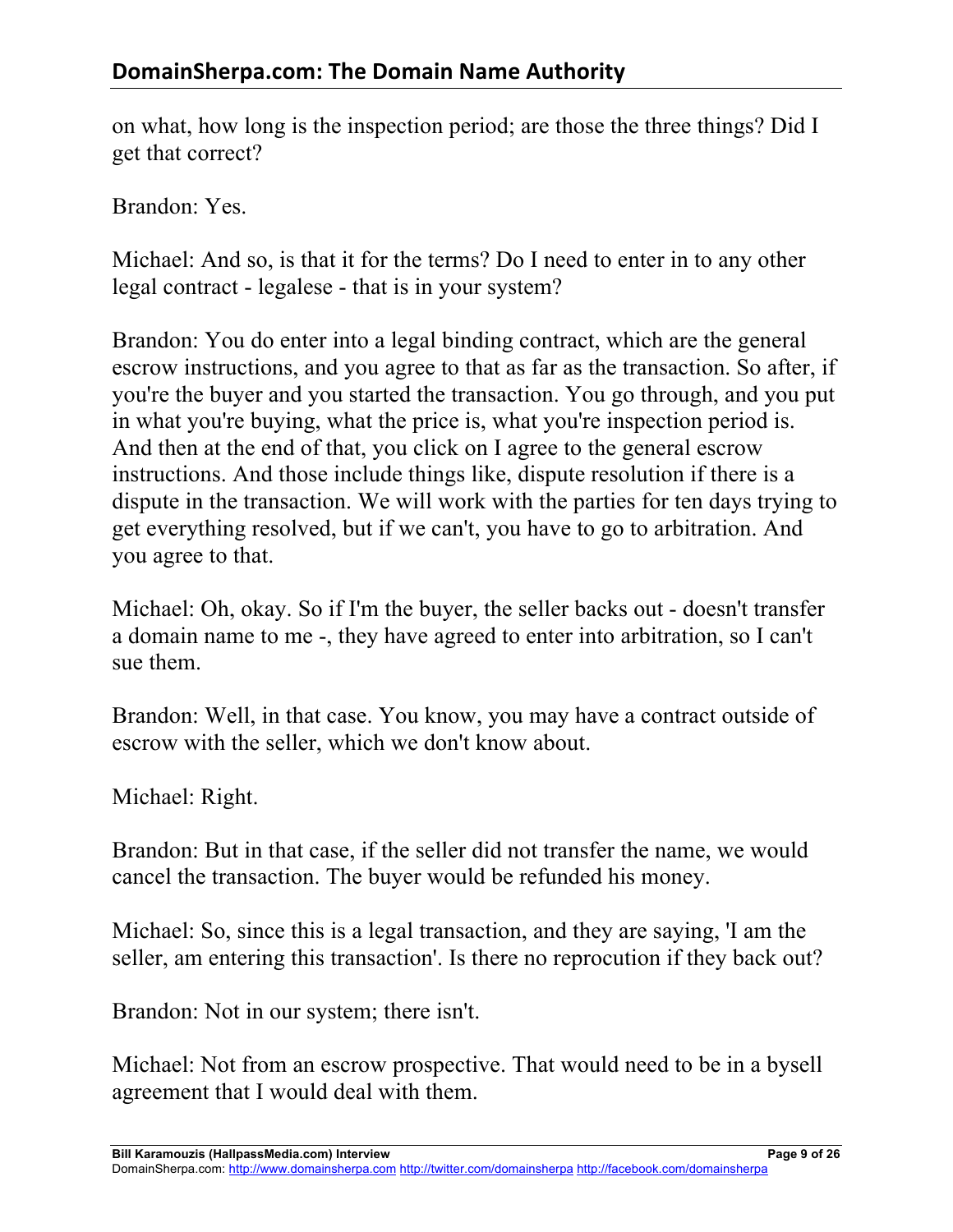Brandon: Yes.

Michael: And then that bysell agreement would just say that there will be an escrow; we will use Escrow.com as our agent and agree to their terms.

Brandon: A lot of the contracts would say that.

Michael: Okay. I understand. Alright. So do I, as the buyer or seller, need to have; do you recommend that I have my attorney take a look at the legal terms that I'm agreeing to when I enter into Escrow.com, or is this the kind of thing where, you know, you click the button like you do whenever you're signing up for a website and you never read their terms of service because they're just so long and they're just general?

Brandon: I would say in this case is it's probably like that.

Michael: So it's general types of information saying that I will agree to resolve it through you. And what other information is in the terms that I agree to when I sign up at Escrow.com?

Brandon: You agree not to sell any fire arms, or any weapons, or anything that's illegal. It's just a basic general.

Michael: Alright. I probably also agree to not sue you guys for doing your job. I'm sure you have some sort of indemnity in there.

Brandon: There's an indemnity clause, yes.

Michael: Alright. Okay, so that's the first step. You get the buyer and seller together on your service. They both agree to the terms; the dollar amount, what they're buying, and how long this inspection period would be. And then the next step is that the buyer pays Escrow.com.

Brandon: That's correct.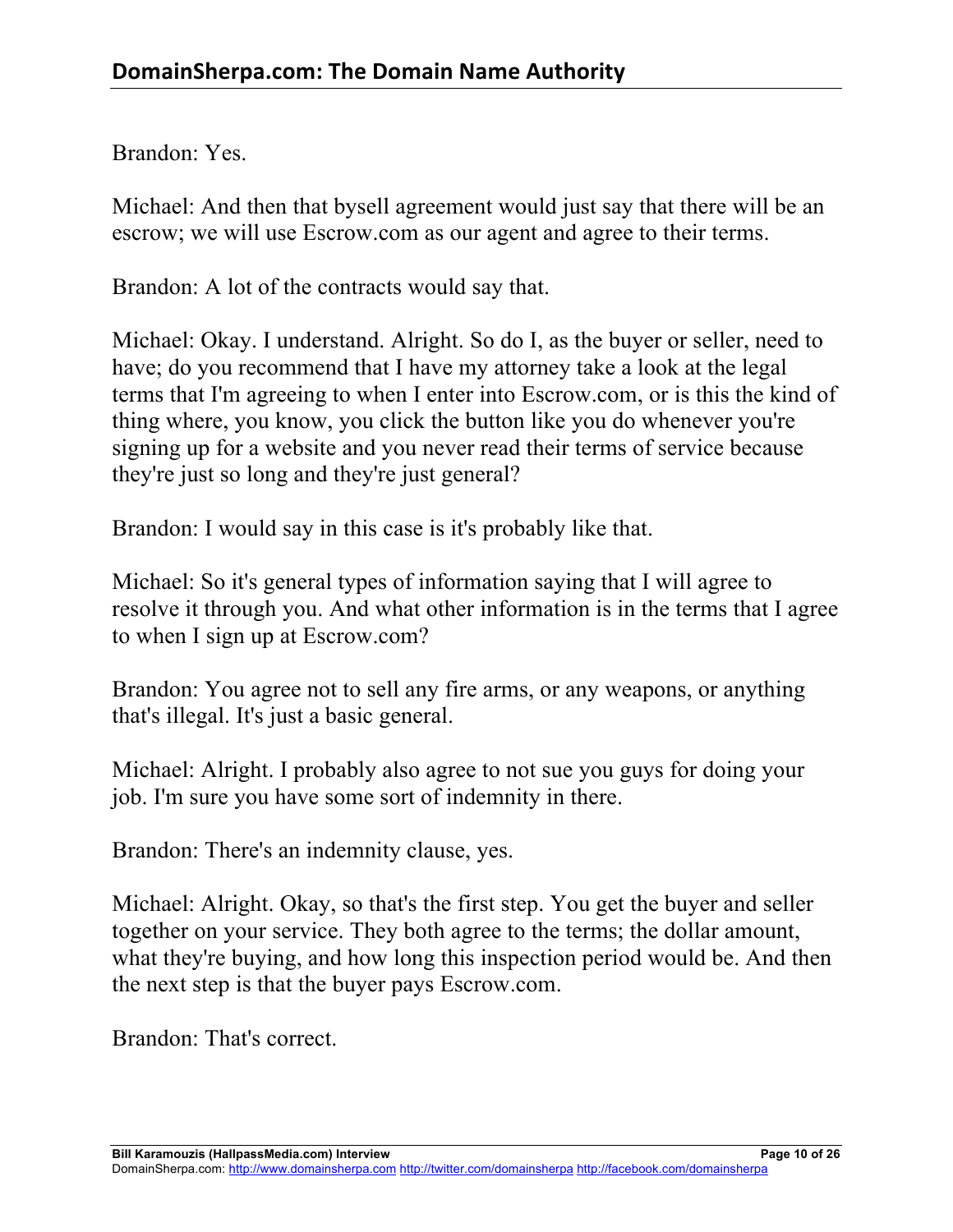# **DomainSherpa.com: The Domain Name Authority**

Michael: Okay. So if I'm buying something for a hundred dollars, I'm going to send my hundred dollars to you. If I send it to you in check, you're going to get the check and you're going to wait the ten days or fifteen days, or however long, for that check to clear.

Brandon: We're going to hold it for ten banking days before it clears.

Michael: Now, what if I send you an International check?

Brandon: We only take checks from US Banks.

Michael: Okay. Because it could take thirty days for an International check to clear. Okay. So you only take US Checks. You wait for them to clear. You actually get the money. There's no chance that a bank can pull the money back.

Brandon: That's correct. Once we tell a seller we have secured funds, we're on the hook for those funds.

Michael: Got it. Alright. And so, you verify that the funds are good. That's one of the key steps in escrow process. Well, you're on the hook for it, just like you said. So, even if the funds aren't good, you're saying, 'I have the money, and I will disperse the money as long as the goods are delivered'.

Brandon: We also take credit cards. And we'll take them up to five thousand dollars.

Michael: Okay. Now that's through a different level of service if I understand correctly.

Brandon: It's our premier service. And basically, if you think about a transaction where you're using a credit card, we're considered the merchant. The credit card company is charging us anywhere from three to four percent based on the type of card you happen to have.

Michael: Right.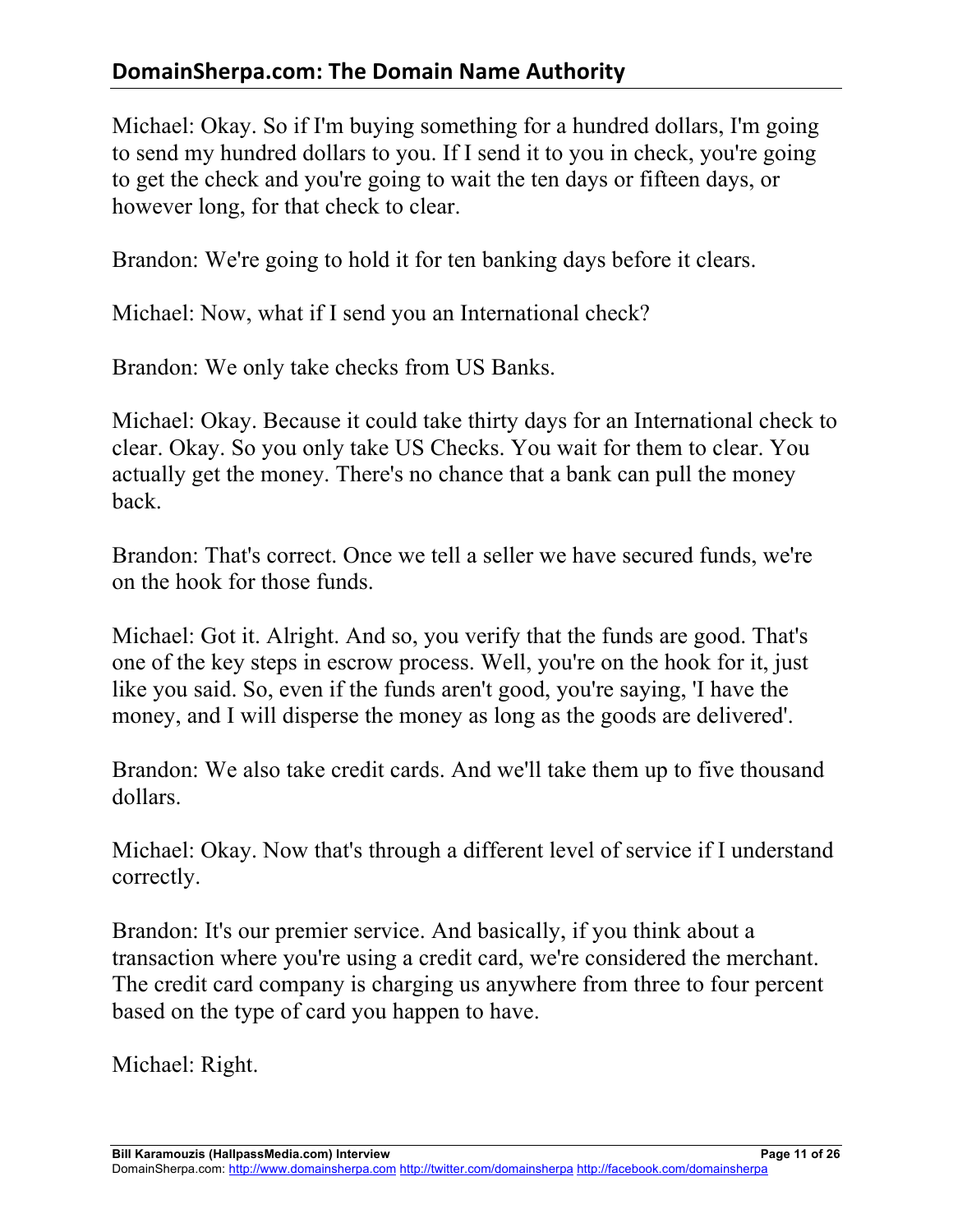Brandon: So if you think of our on a thousand dollar transaction, our standard escrow fee is going to be thirty-two dollars. Premier service using a credit card; we're only paying three percent, so the credit company certainly couldn't charge thirty-two dollars and fifty cents. So that charge would be sixty-three dollars. So we're basically covering the cost.

Michael: Right. And then the transaction, and all that sort of stuff associated with a credit card. Which is a great option, because, you know, whenever I can get points on my credit card, which then goes to air miles, which then goes to more vacations for my family; I'm always trying to put those expenses on a card. So that's great. And can I split it if I come to you and say, 'Here's my credit card. Put five thousand on here, and then I'm going to ACHU or EFT - electronically transfer - the funds to you'? Is that an option under the premier service?

Brandon: We can probably do that. I don't recall anybody asking us to do that. We've seen people, where they've tried to break up transactions into five thousand dollar pops. So they pay each one with a credit card, and we really frown on that.

Michael: Got it.

Brandon: And really, with the credit cards is as a card not present merchant, we're subject so many thousand chargebacks and they immediately take the funds from us. They take it out of our account. We have to replenish the funds, because the trust has to always be in balance. And a few years ago we had a transaction where somebody bought a Louie Vutton purse using a credit card. It was a thousand dollars. They had a weeks inspection period on it. They told us to pay the seller; we paid the seller. Six months later the handles coming loose. They take it down to Louie Vutton to say, you know, fix it, and they found it's a counterfeit. They do a chargeback, and we lose the chargeback. So, we have no way to go after the seller for a thousand bucks. He happened to be overseas.

Michael: Right.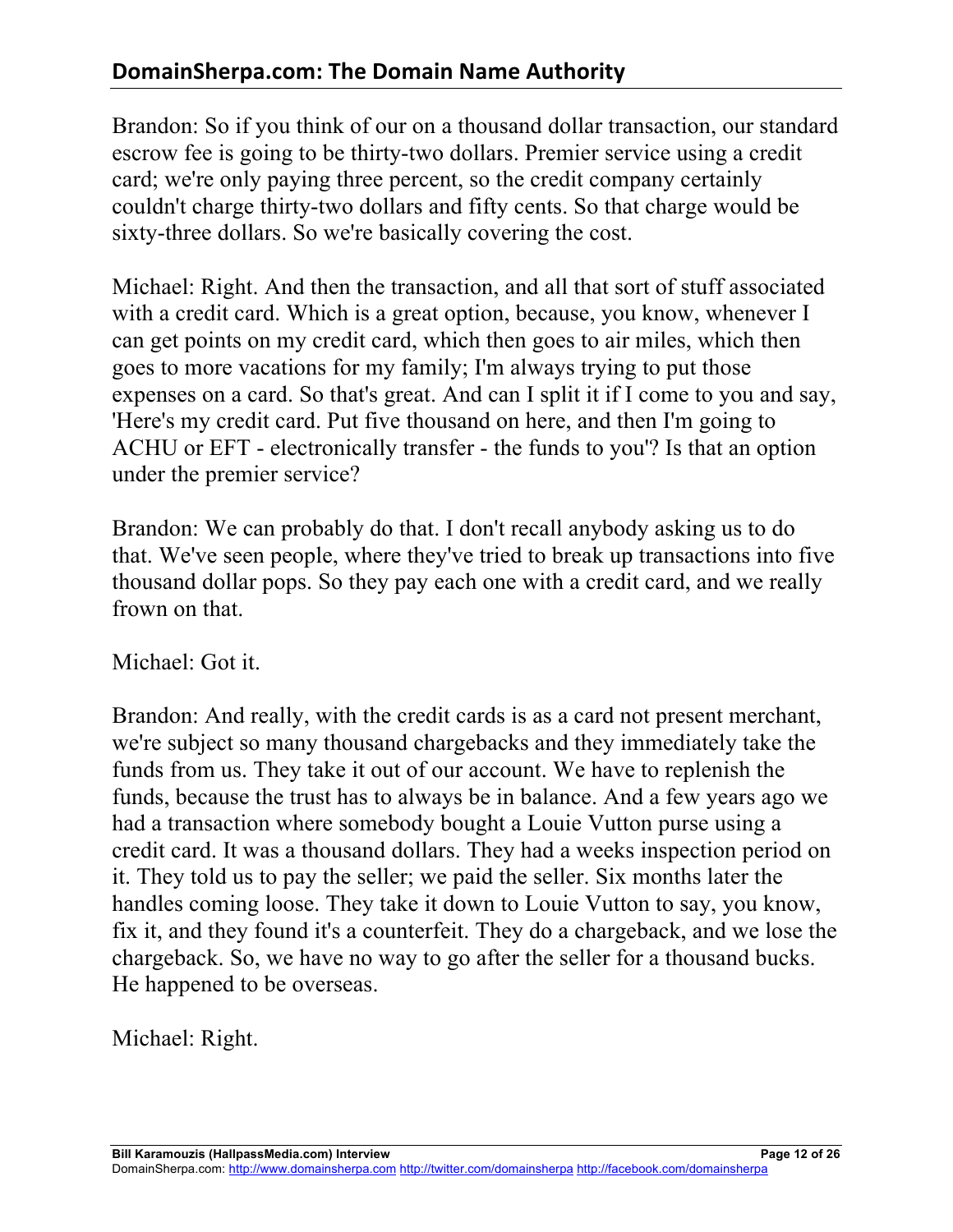Brandon: We had to lose a thousand dollars, plus our escrow fee, plus the chargeback fee. So we're doing a lot of things generally now that make us more friendly credit company, but right now, if you want to use a credit card, you might not think we're the most easy company to deal with.

Michael: Alright. Okay. So the second step was the buyer pays Escrow.com. You verify the funds are there. The third step is that the seller indicates the domain name transfer process has started. So that's something that you don't necessarily have a hundred percent information of. That's a process that you may have some insights into; you can do a WhoIs lookup. You can, you know maybe get an email from the seller saying, 'I've initiated this process. Here's the proof from my registrar'. But they could be faking it.

Brandon: They could be. I mean, we're not going to lose the buyers funds until they have control of the domain name.

Michael: Okay. So that third step, though, is you prompt the seller. 'I've got the money. Transfer over the domain name'. And then the fourth step is that the domain name registration is transfered by the registrar. So you mentioned earlier you have inspection period that the buyer and the seller agree to. So if somebody actually transfers the domain name to me, it shows up into my account. I get an email. I get notified. But what if I'm traveling? What if I have an emergency come up? What if something happens and what normally is a two day inspection process should be more than ample time if I'm at my computer, if I'm at work suddenly becomes difficult? How does that get handled in the process?

Brandon: Well, you're going to need to notify us if something's going on. And if you have acknowledged that you have control of that domain, and you haven't released payment yet because you want to have your entire two or three days inspection period to do everything, which some people do. You know, there might be a monetary account associated with it that you want to check. But that is a fixed agreement that you have. Remember, I'm just a neutral third party. And whatever the buyer and seller have agreed to, that's what I have to adjudicate to.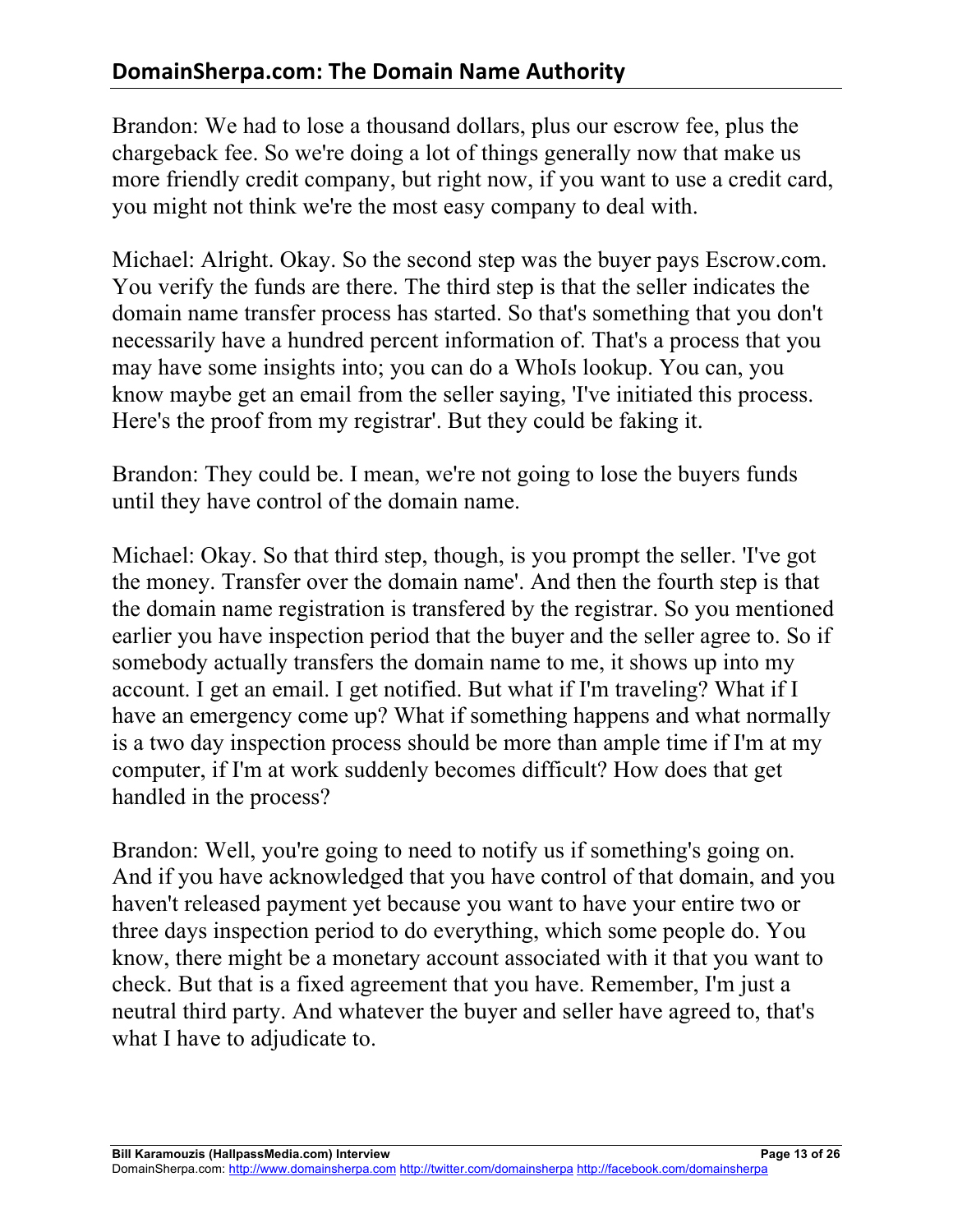Michael: Got it. So I can actually email you and say, 'Customer service at Escrow.com, I had an emergency. I'm going to need to extend my inspection period by a couple of days'.

Brandon: Well, you can't just say you have an emergency. You need to get back to the seller and get his agreement. Because, you know, you guys have already made your agreement that this is the terms of the transaction.

Michael: So I've agreed to the, say, two day inspection period. The seller has transfered it. Now it's my responsibility to figure out if everything is there.

Brandon: Yeah. He's transfered it, and he's said, 'Yes. I have control of it now. It's in my possession'. And if you do nothing, and that inspection period times out, then that closes the transaction.

Michael: Okay. And when you say it closes the transaction, it completes the transaction?

Brandon: Yes, it does.

Michael: Okay. Got it. So, actually, if I'm the buyer I should probably build some padding into my inspection period. I should say, even though it's going to take me an hour to do, maybe I say the inspection period is a week, and I can close out that transaction sooner than the end of the week.

Brandon: You know, most of our domain transactions have a one day inspection period.

Michael: They do?

Brandon: Yeah. I mean, the domain community, for the most part, is very experienced. They know how these transactions work. They know when they have control of the domain.

Michael: Okay.

Brandon: And they know they want that domain, so.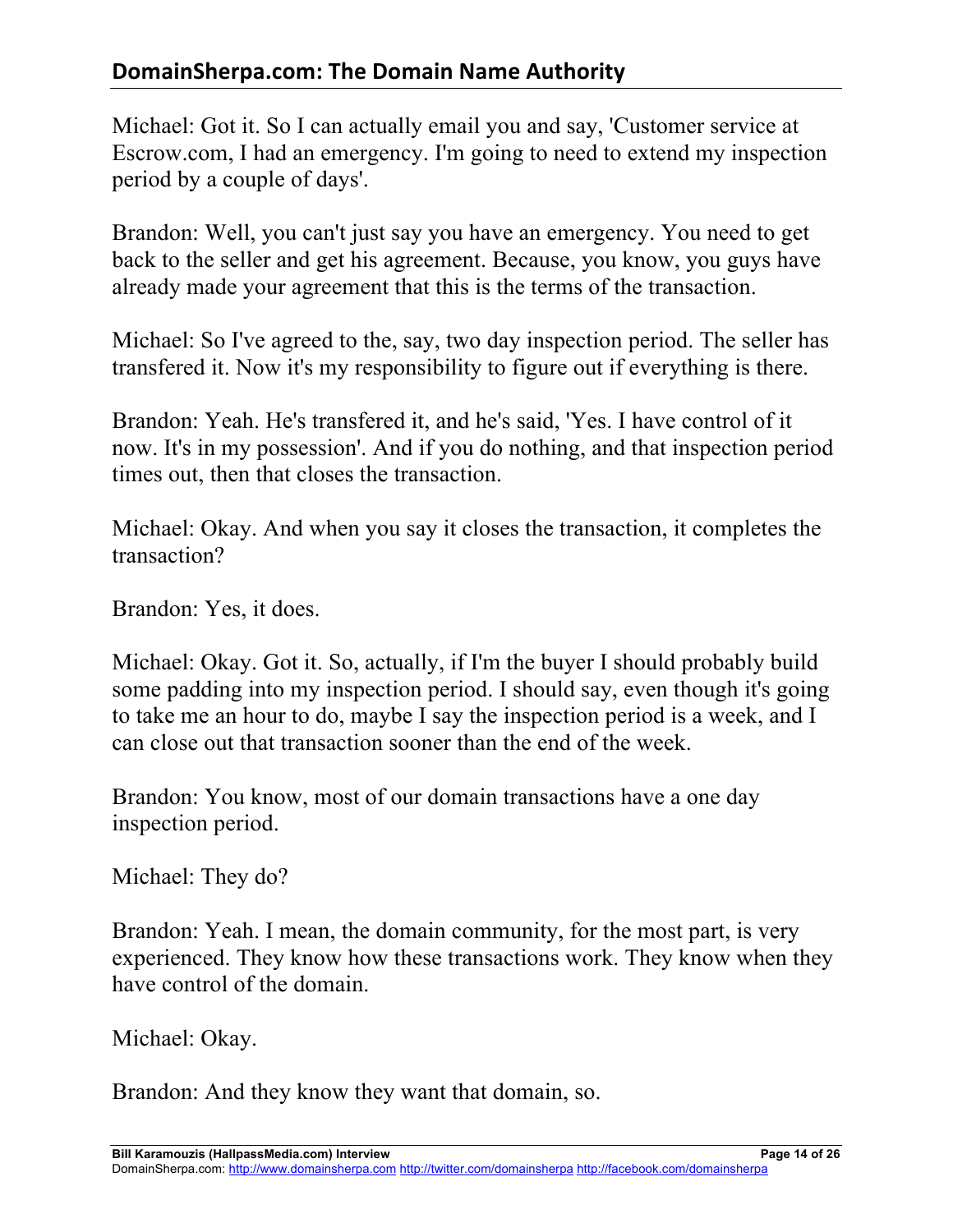Michael: Right. Alright. So then, you're going to transfer it only when I, as the buyer, say, 'Yes, I received the goods', or when the seller says that they've transfered it and the inspection period comes to a conclusion.

Brandon: Well, the seller can say he transfered it, and it's the buyers responsibility to go in and say, 'Yes, I have it'. And ideally, the buyer should start the inspection period.

Michael: Right.

Brandon: If we can see that the seller has transfered it, that it's in the buyers account, we will start that inspection period.

Michael: Okay. And if I respond back to you that I just don't see it on my side.

Brandon: Then we'll send it back and stuff.

Michael: Okay. Got it. And then, once I actually have - I, as the buyer - the domain name, I verified it. Then I let you know, then you pay the seller.

Brandon: Yes.

Michael: Alright. Sounds like a pretty simple process. Let's see here. So we talked about whether we should have an attorney take a look at your terms and conditions already. And vetting that, and I understand better how I can refer to the escrow process in my bysell agreement, which I would definitely do. Tell me this, Brandon. What's the decision process for a regular person to decide whether or not to use escrow? You know, for example, if I'm going to buy, let's say, a website off of Ebay or Flippa.com, and it is fifteen hundred dollars, it's probably easy to see how using Escrow.com can help. Or using escrow in general. You know, if the transaction is fifteen hundred bucks, it's maybe going to; I don't know. Maybe you know off the top of your head; how much is that escrow going to cost me to use Escrow.com?

Brandon: Fifteen hundred; I don't know off the top of my head.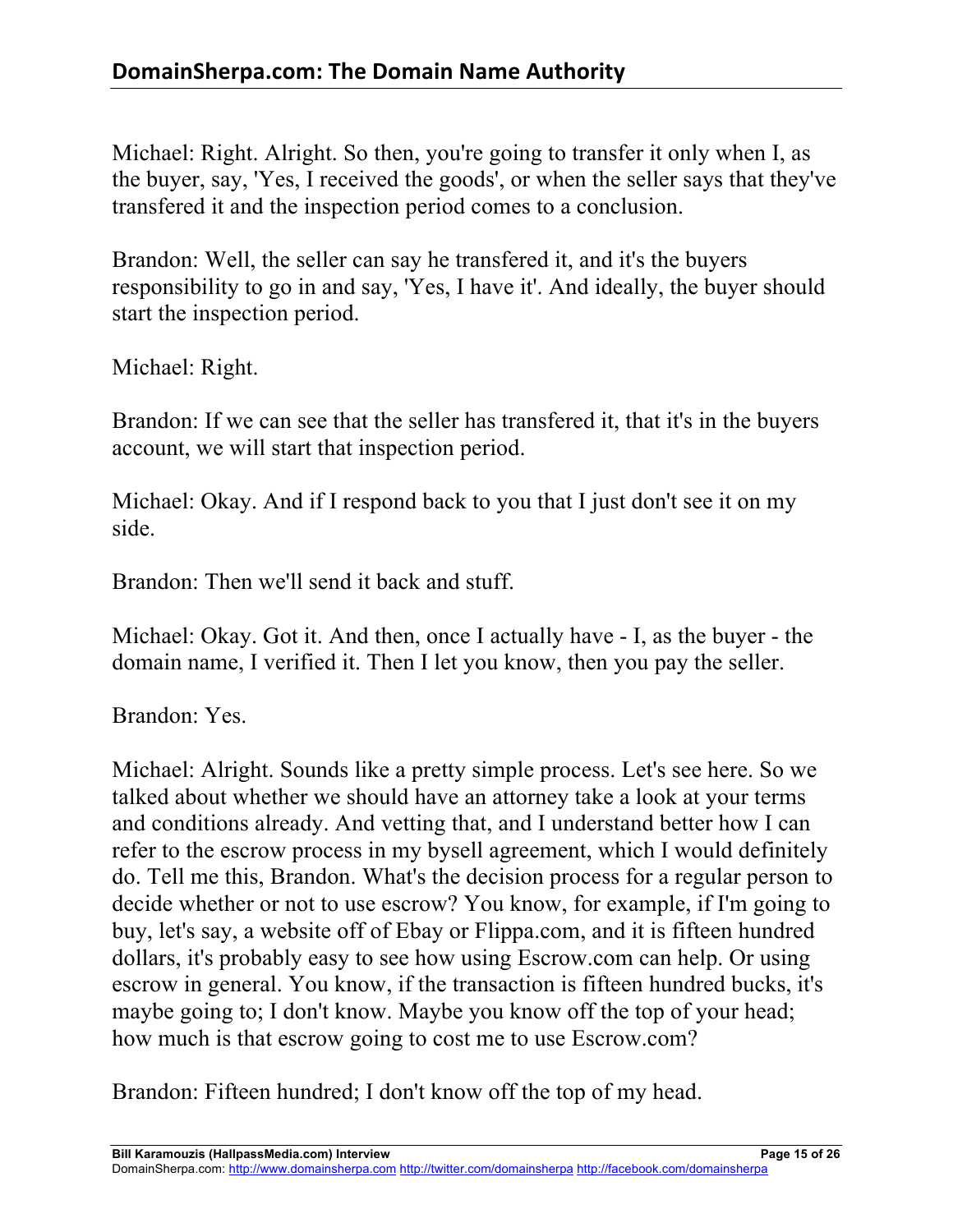Michael: Alright. Let's see here. Somewhere around fifty dollars, let's say. Let's just make a ballpark.

Brandon: Yeah.

Michael: So if, let's say, it was fifty dollars for a fifteen hundred dollar transaction, you know, I don't want to lose my fifteen hundred bucks if it's a bad website and I haven't taken a look at it, made sure I got everything I was promised. Fifty dollars is probably a good insurance policy - one way to look at it - to go through the escrow process, would you say?

Brandon: Yes, I would. If I was spending fifteen hundred dollars, I would. I would look at that as an insurance policy to make sure I got what I thought I was buying.

Michael: What if the transaction is two hundred dollars?

Brandon: You know, we do have some customers that send us a lot of transactions for two hundred dollars. Somebody who has a huge portfolio, and they're selling twenty-five names a week or fifty names a week, what we will do for them is we'll set up a transfer account, where each time one of those transactions closes, we take those funds and put them in a separate holding account for them. And when it gets to a certain amount, we'll transfer it, you know, rather than sending a check, or NECH, or wire each time a transaction closes. It's much more cost effective to keep those funds pouring in and once a month send them ten thousand dollars instead of two hundred dollars.

Michael: Right. Alright. Well, that's a great option. So what is that kind of account called?

Brandon: It's a transfer account. We can set that up for anybody who has a lot of transactions.

Michael: A lot of transactions at a lower dollar amount. Great. Alright. So I've heard about other escrow processes that actually take control of the asset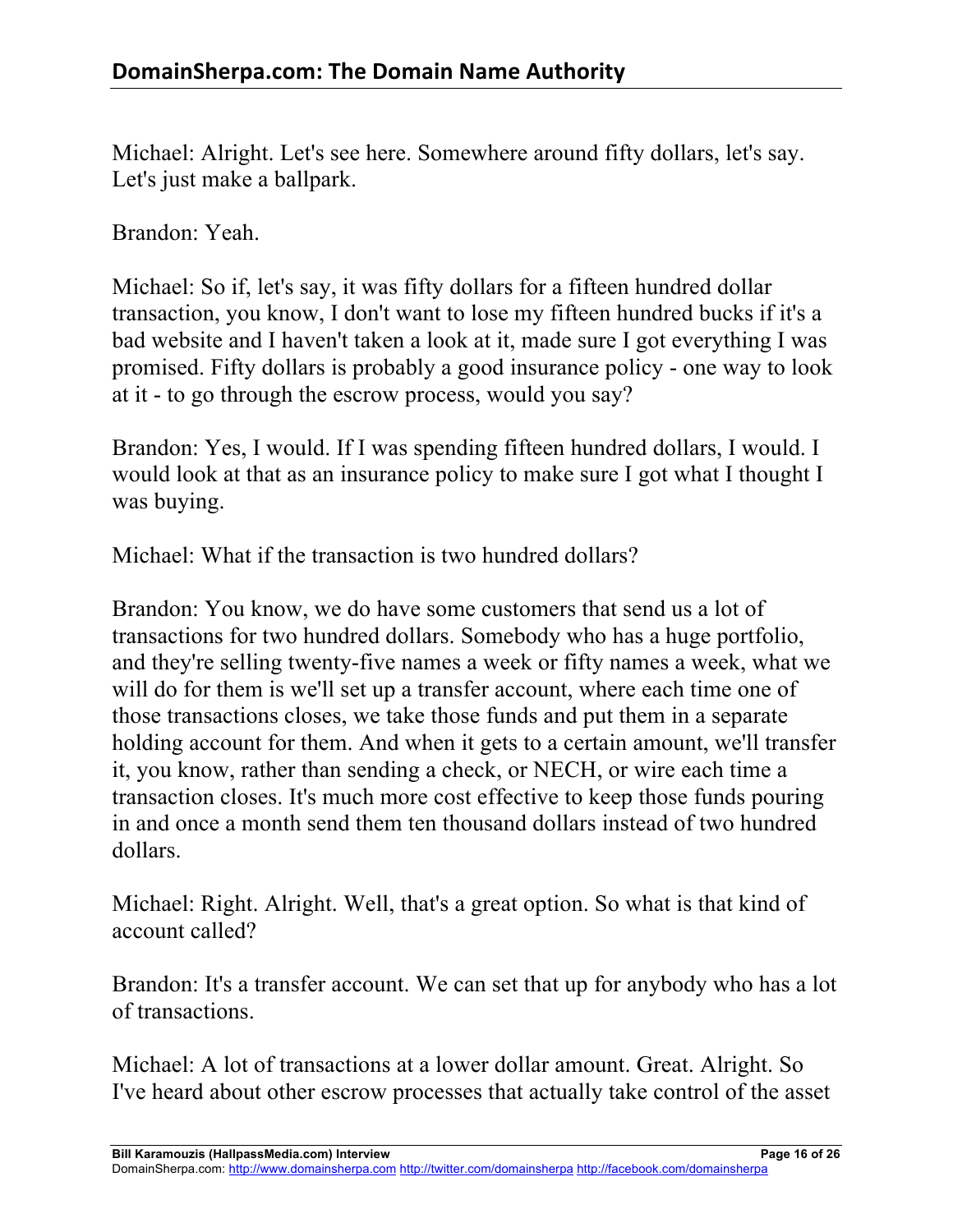and the funds, sort of like what my mom did in that example at the beginning of the show, and then do the transfer simultaneously. I realize that every escrow company may have a different process. In your case, you don't take control of the domain. The domain isn't transfered to you, and then transfered from Escrow.com to the buyer. Is there a risk to the buyer in this case?

Brandon: I don't think so. I mean, our transactions tend to. Yesterday we had a two hundred and fifty thousand dollar transaction start and close on the same day. So, if you know what you're doing, I don't think there's a risk there.

Michael: Yeah. Okay. So if people want to know, generally, if people haven't used escrow in the past and they want to know how much they're going to have to pay to use an escrow service. You know, clearly, I can't go to every single escrow company online and look up their fees; well, I could and I've tried to do that in the past, and I didn't get anybodies answer except for yours. So, you know, now, I'm going to ask you, Brandon, just to give you some extra promotion. What kind of transactions is somebody going to pay? What kind of transaction fee is somebody going to pay as your different tier levels?

Brandon: Well, a thousand dollars is thirty-two dollars and fifty cents. If you're buying something for twenty thousand dollars, I think the escrow fee is two hundred and one dollars. So it gradually goes down to .89%, and we rarely have issues with our fees. I mean, customers think it's a good value. You know, if you're spending a hundred thousand dollars on some computer equipment, and it's coming from New york and the guy is in Brazil, would you pay eight hundred and ninety dollars to make sure you get it? The answer is 99.9% of the time, yes.

Michael: Right. And why would you want to use escrow on that computer equipment? Why not just buy it with a credit card, and then do a chargeback if they didn't, you know, and fight it with your credit card company if they didn't deliver what they promised?

Brandon: Well, it depends on who you're buying it from and whether or not they can take credit cards. And, you know, the cost of using that credit card is going to be considered as well, and somebody's going to have to take care of that.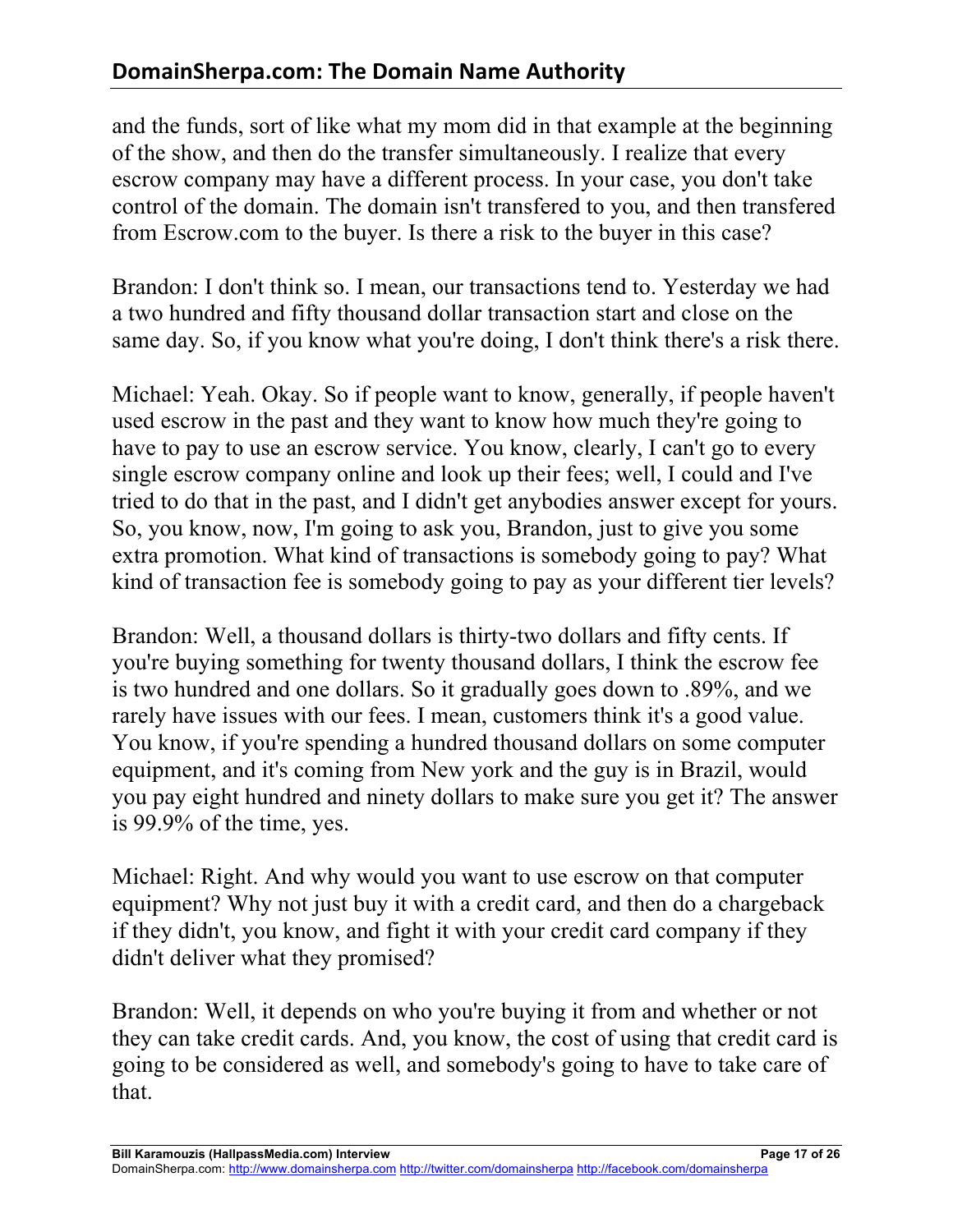Michael: Got it. So if I'm buying from an individual that doesn't take credit cards, this escrow process would be a great option for that.

Brandon: We see a lot of people buy high end vehicles from country to country. Besides we off that, we're doing more in the heavy equipment space right now. You know, some of the bulldozers or tractors and trains; they're, you know, millions of dollars.

Michael: Yeah. Wow. Alright. Let's see. So let me ask you this. I've heard, over and over again, about a domain name investor winning an online auction for a domain, sending payment, and then waiting only to find out that the deal fell through. That the seller actually didn't transfer the domain name. Do you think that auction sites and marketplaces should hold domain names in escrow when in auction or at sale?

Brandon: I think they should certainly do some vetting on their sellers. You know, it could delay the transfer of the whole transaction if they're holding it, but.

Michael: Yeah. So from your opinion, clearly there's a lot of bureaucracy in transferring a domain name from a person to a marketplace or an auction site, or to Escrow.com, and then transferring it on. And you've got delays on each of those, and you've got sixty day delays as well if it goes from registrar to registrar. So tell me why - and I know from my research that Escrow.com does investigate the backgrounds of the sellers; I understand. Maybe the buyers too?

Brandon: We have a profile on everyone, and there are a number of things that we look at in the transaction. You know, each one of our transactions; we view it by two escrow agents prior to the funds going out. So there are a lot of back end things that go on here, and the transactions that are over fifteen thousand dollars all go past a senior manager's desk prior to release.

Michael: Got it. Alright. So let's talk about a more exotic domain name escrow service for a few minutes. I read on Elliot's blog that Marijuana.com was purchased by Weed Maps Media Incorporated for 4.2 million. Then,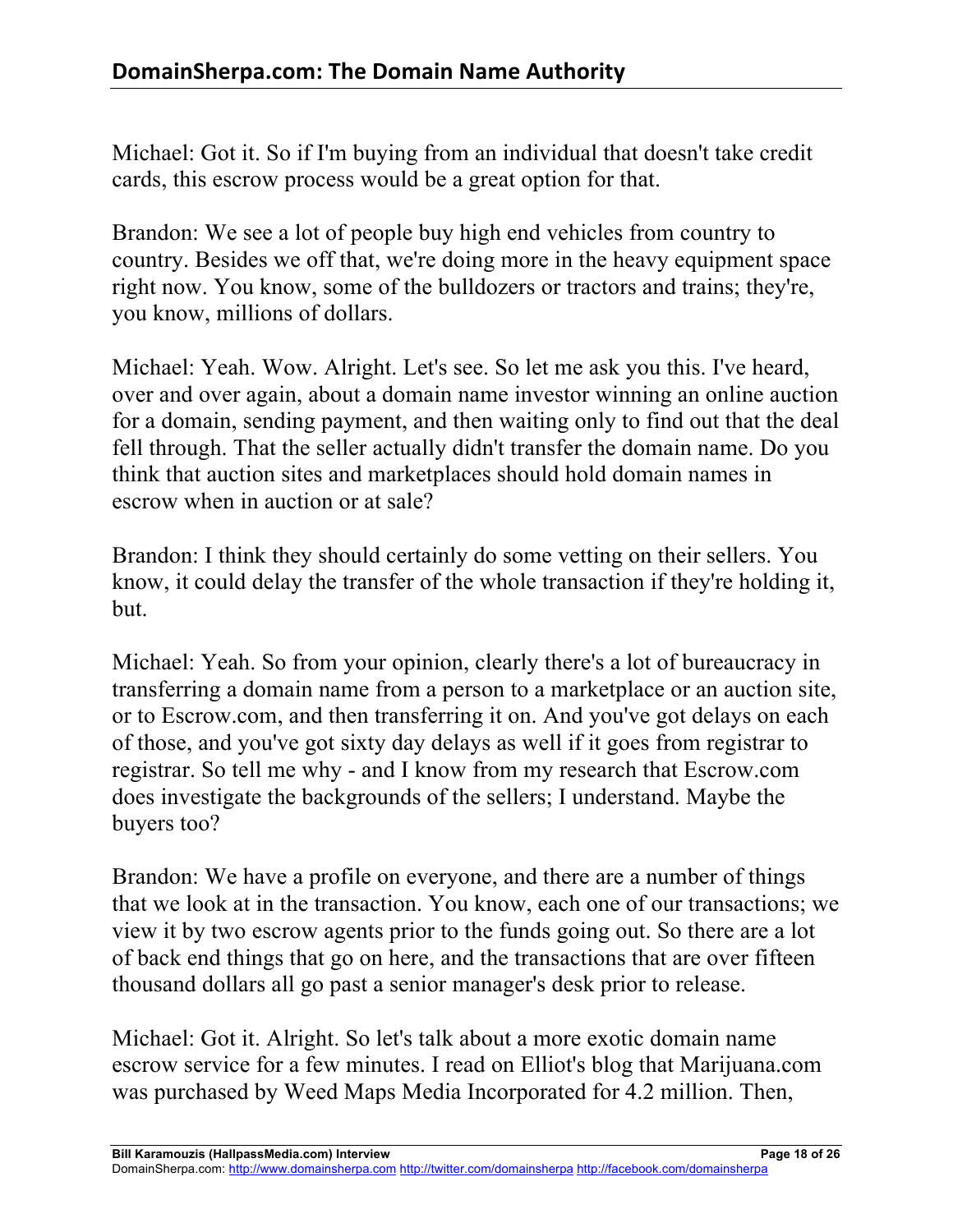## **DomainSherpa.com: The Domain Name Authority**

Michael Berkens said on his blog, "The down payment was only a hundred and twenty-five thousand dollars. The balance is payable under a promissory note for 4.125 million. The promissory note calls for sixty-nine payments of \$60,658.55 each, starting January 18th of 2012". I bring this up because Escrow.com was actually the escrow company that handled this transaction. Is that correct?

Brandon: Yes, we are handling that transaction.

Michael: Alright. And, how often do transactions like this - where an agreed upon price is made, and then payments are made over a period of time? How often does one of these type of transactions happen? Once a year? Ten times per year?

Brandon: More like fifteen to twenty a month.

Michael: Wow. Okay.

Brandon: Yeah. It's really taken off recently, so.

Michael: Yeah. That's great. And because, you know, if I was a business owner, and I wanted a domain name, and I didn't have all of that money upfront, I could then spread out my expense over time. There's probably some accounting benefit as well by paying it off over time. So is this a standard type of escrow service that you offer?

Brandon: It is now. You can actually start a domain name holding transaction from our website. Wheres before, we had to have personal involvement by one of our staff to, kind of, walk you through it. But you can set up the transaction. Once you agree to the transaction, an internal email is sent off to our department, and they will contact the buyer and seller. Because we do want to get that agreement - the purchase agreement - that they've had, and what the terms and conditions are of it, and what the payment schedule is, and incorporate that into the escrow.

Michael: Got it. So, just like if I were doing a single payment transaction where I'd specify the terms at the beginning, like how much, for what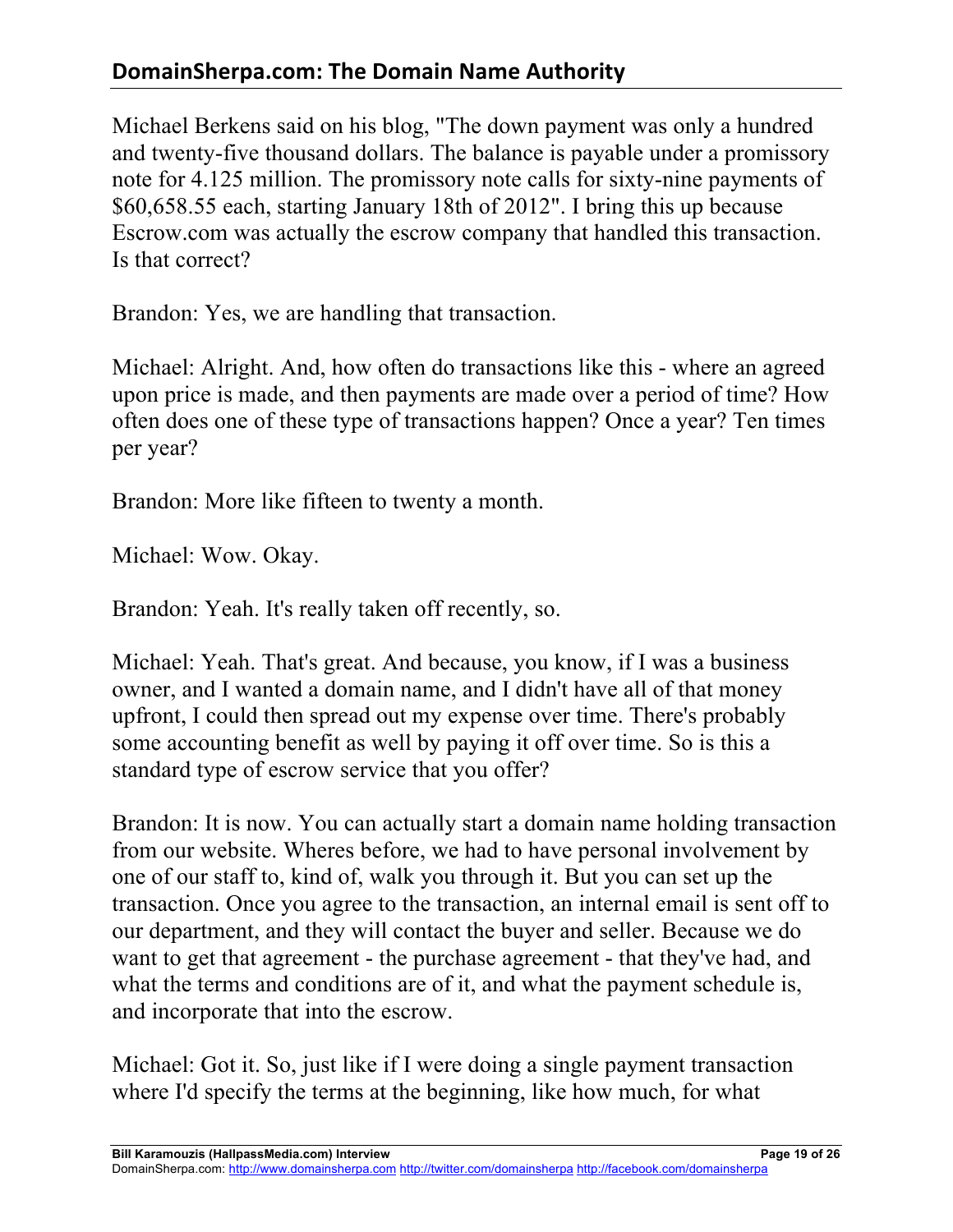# **DomainSherpa.com: The Domain Name Authority**

domain(s), and what my inspection period is. In this case it would be, how much, what domain(s), and what's the payment schedule.

Brandon: Yeah. You put in how many years, or how many months, it is, and agree to it just like you would a regular escrow transaction.

Michael: Got it. Alright. That sounds a lot easier than things I've heard of in the past. So who is actually listed on the WhoIs of that domain name in this type of escrow?

Brandon: It will be privatized in the account that we have.

Michael: Okay. So you actually become the owner. You actually become the registrant of the domain name in escrow.

Brandon: Under privacy protection.

Michael: Under privacy protection. Got it. Alright. And what happens if the buyer misses a payment? Let's say that the payment takes place over four or five years. What happens when the buyer misses a payment?

Brandon: Each one of these contracts have a remedy clause. So if the buyer; you know, say he's two weeks late and gets a notice, and he has, you know, an extra week to get the funds to us. And this, remember, we're just a neutral third party. So whatever they've agreed to as the remedy, we'll accept and we'll act on that. So if the buyer defaults, the domain gets transfered back to the seller. And the seller; say it's two years in, and the sellers received fifty thousand dollars on a hundred thousand dollar deal, and the buyer just didn't have the money, yes, that goes back to the seller.

Michael: Wow. Okay. So that's in the standard terms that you provide at Escrow.

Brandon: We do have a domain name holding contract, but we can also take whatever you've worked out with your attorney and incorporate that as well.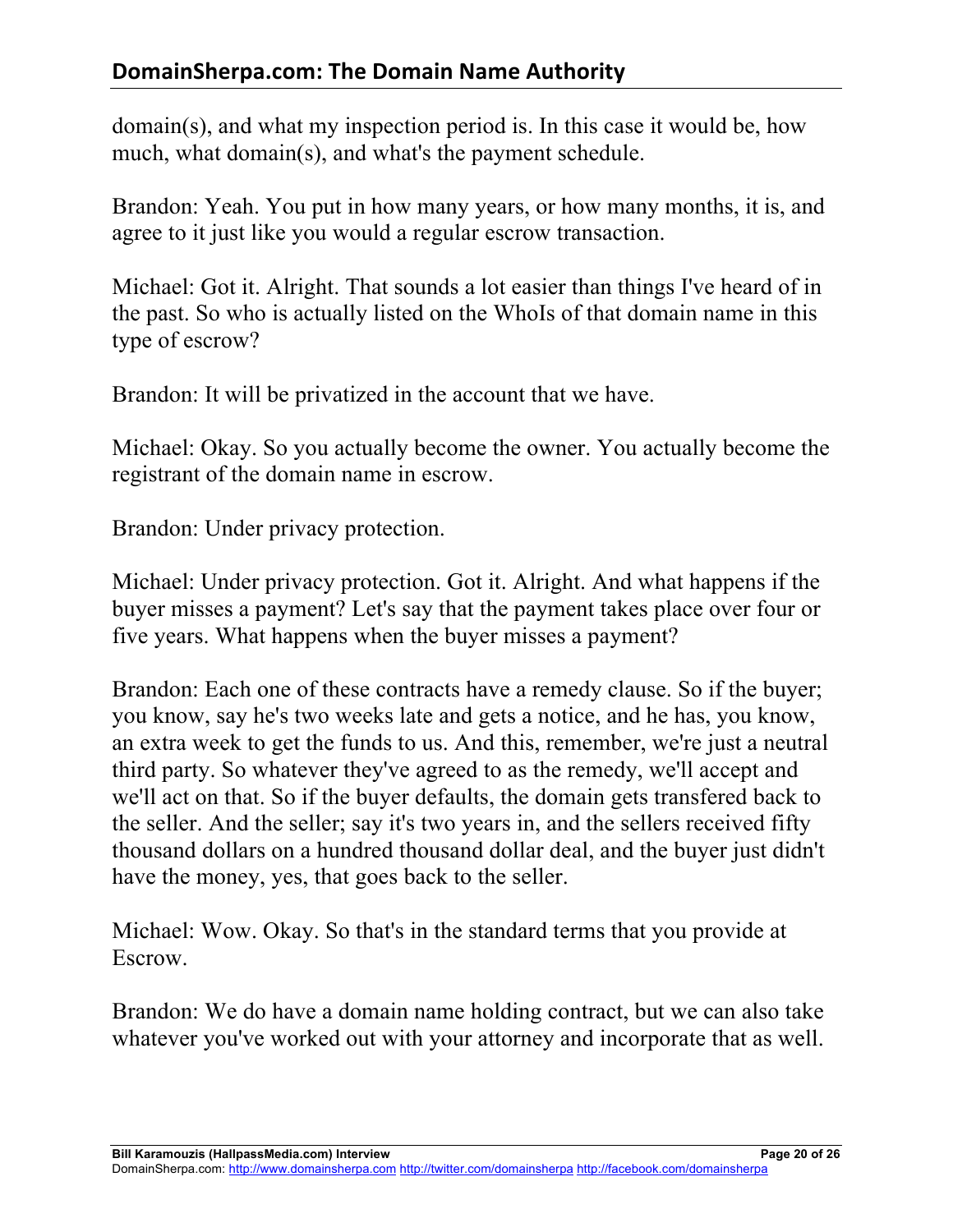Michael: Got it. Alright. Let's see here. So, if the buyer backs out midway through the process of the transaction, they basically; well, it depends on the terms. But your standard terms; they would basically walk away from anything they paid, and then you transfer the domain name back to the seller.

Brandon: That's correct.

Michael: Okay.

Brandon: And when we've had that happen a number of times.

Michael: You have, or haven't?

Brandon: No, we have.

Michael: You have?

Brandon: Sure.

Michael: Yeah. What happens when a buyer finds another buyer to pay them more for the domain name while it's still in escrow? So let's say I was going to buy a domain name for a hundred thousand dollars. I start making payments. I make two payments of two thousand dollars, let's say. And then somebody approaches me and wants to buy it from me for two hundred thousand dollars. Can I do that transaction, and then balloon payment the rest of what I owe to the seller?

Brandon: Well, you can't sell what you haven't paid for; what you don't own.

Michael: Okay. Because it's in escrow, I don't own it yet.

Brandon: That's correct. You've not met your hundred thousand dollar obligation to the seller. You know, if you can work a deal with that seller, letting him know what your plan is. From my standpoint, if you guys agree on it, I'm okay with it. But we can't take money from another escrow and use it towards another escrow.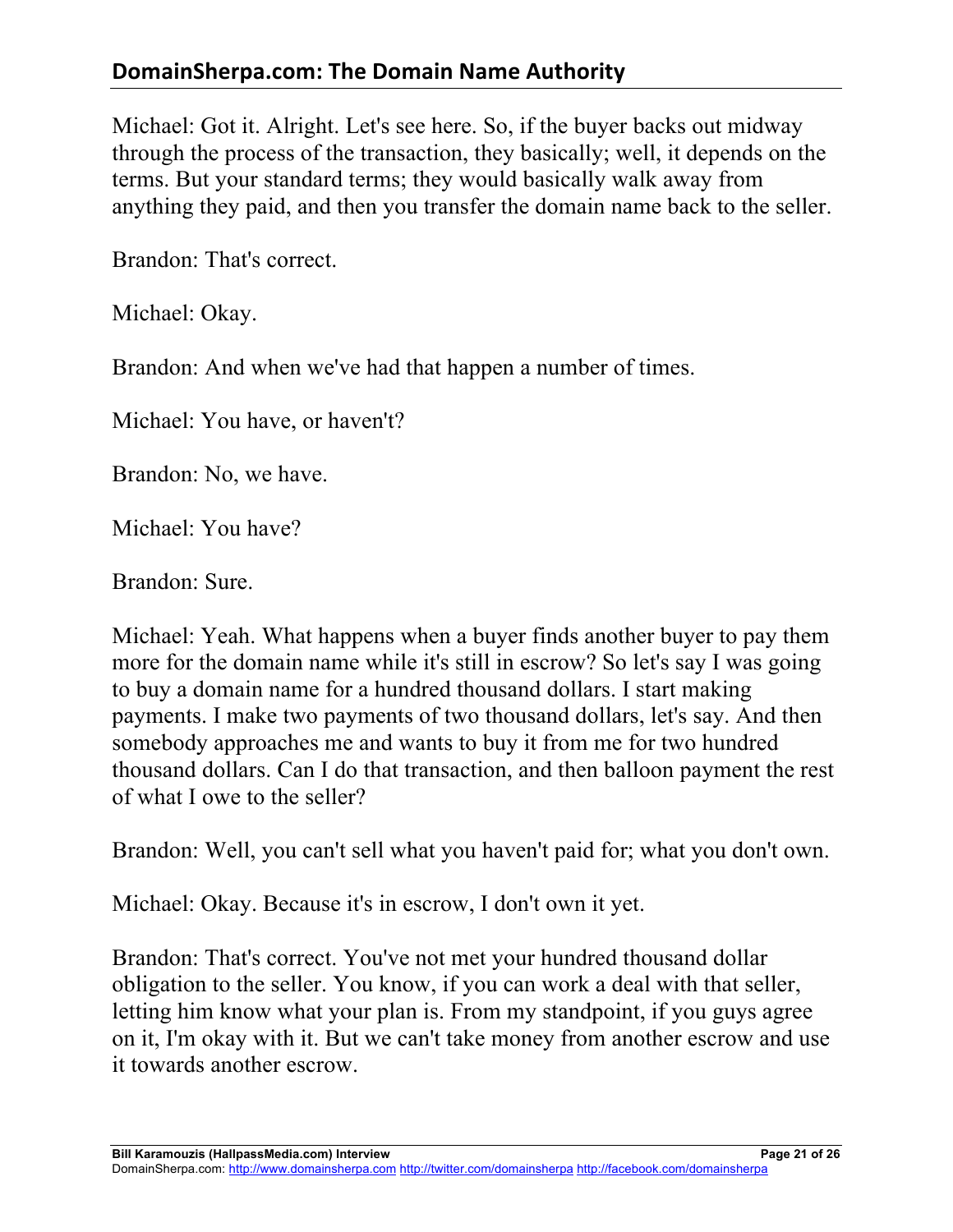Michael: Right. Okay. Am I, as the buyer, allowed to pay off an escrow earlier? Or am I stuck to those payment terms?

Brandon: In most cases, the seller would be happy to get his money.

Michael: Yeah. Yeah. Alright. So if I want to buy a domain name that's, say, twenty-four thousand dollars. And I want a payment schedule of five hundred dollars per month over a four year time period, so that I can spread out my expense to try and match my income, Brandon. What do you need from me, as the buyer?

Brandon: Well, initially, you would agree with the contract. And then when you make the first payment, we would collect our escrow fee and whatever that first payment was. Once we have those funds inhouse, we would get the domain from the seller, put it under our control, and pay the seller. You, the buyer, are putting on your contract; most likely you're going to have access to use that domain. And you tell us where you want DNS pointed and we take care of that for you.

Michael: Great. And do you handle transactions that are twenty-four thousand dollars, or ten thousand dollars, or any number?

Brandon: Well, when we first released this, we had a minimum fee of seventy-five thousand dollars. The more people that are finding out about this, we're getting asked to do transactions for under that. We've established a pricing structure at that seventy-five thousand dollar level, which, I believe, is about twelve hundred dollars. You owe a twelve hundred dollar escrow fee if it's a one year transaction, and five hundred dollar charge for every yearon top of that. I think eventually we'll be able to bring that down, and possibly bring the cost down as we do more automation on our end.

Michael: Great. Alright. And so, tell me a little bit about escrow services in general. You know, you mentioned previously that you were licensed to be an escrow agent, or an escrow company, in order to operate. Do all domain name escrow services; are they required to become licensed, and have insurance, and you know, be on the hook for the money if they say that they have the funds and I'm the seller, and I need to then transfer it?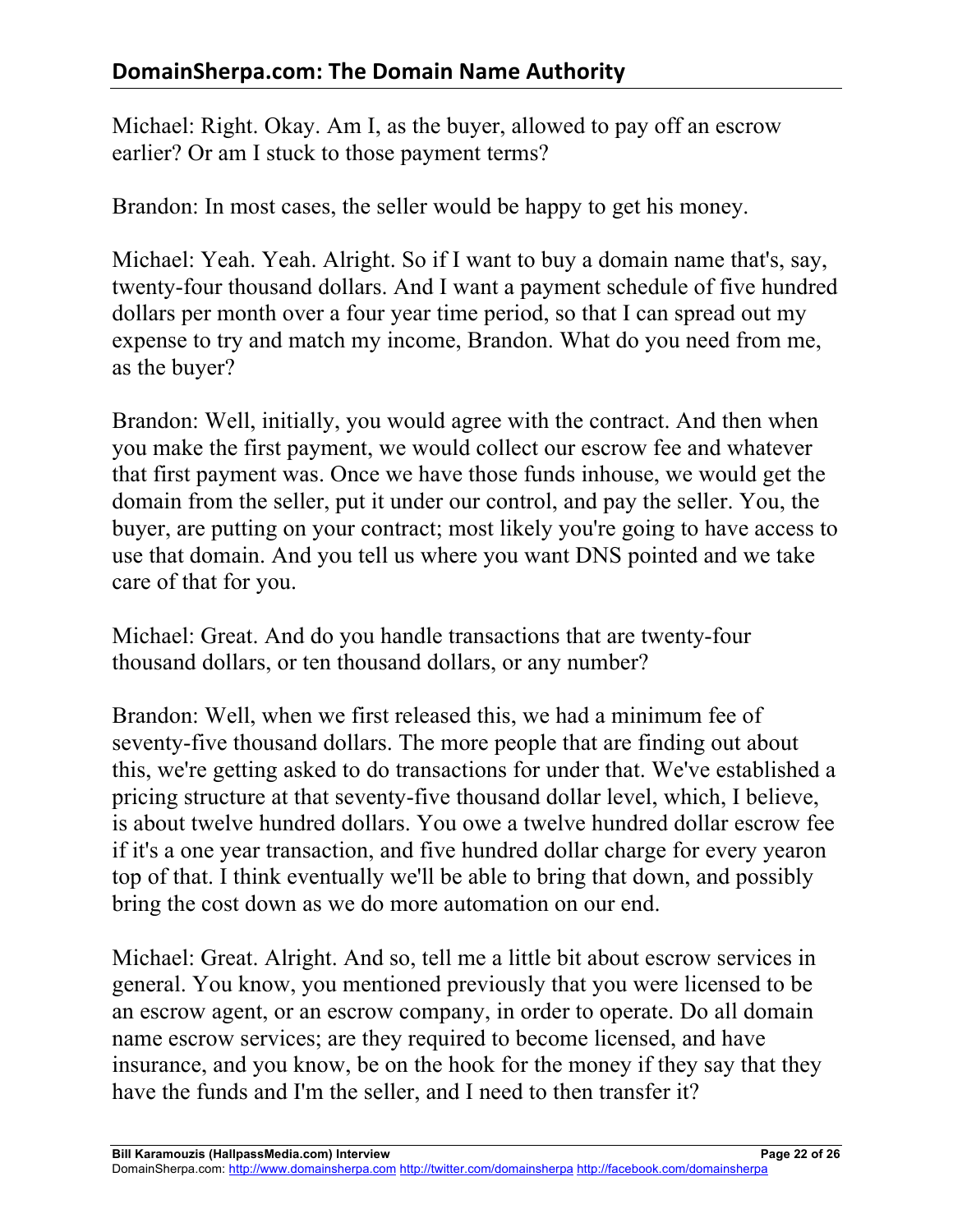Brandon: I'm not sure what they're required to do. I know that we're required to do it. And we are licensed as an escrow company. And, as an example, for anyone else to provide; we're one of two companies that can provide this service legally in California. And the other one happens to be ELance, but they're services marketplace. And when we acquired the company, we did not have a license in Arizona. The prior owners had not gotten that taken care of. And so, we weren't doing transactions for anybody in Arizona. And I would get these emails from these irate customers who want to be customers in Arizona that said, 'Okay. Nigeria. North Korea. Arizona. Come on, wake up'. And we wanted to be able to say that we can legally provide this service in all fifty states. So we went, and I went and talked to the people in Arizona; and they said this is the process to get licensed. And we went through it. And had we done transactions in Arizona, you know, what are the ramifications of doing business? And they said, 'You'd be subject to a twenty-five hundred dollar fine for every incident, and potentially jail time for you'. And I thought, 'Well, that's not what I want to do'. So we got our license. And it actually took close to a year. You know, the final hurdle was to go over there and make a presentation at the Arizona Financial Banking Institute. Department of Banking – I don't know exactly what they're called. And the other thing along with that is, we're subject to audits by these government agencies as well. I have an outside auditor that comes in here every month and reviews everything. And if he were to see any discrepancy in our books, he'd be required to report that to the Department of Corporation. Department of Corporation has came in here and spent two months going through an audit. And the other thing on that is, guess who pays for that audit? We do. So as part of our compliance. And unfortunately this year only Arizona did the audit. They did it remotely. And first time they came over, we had to put them up in a hotel, and pick up the plane tickets.

Michael: Got it. Alright. So some of that bureaucracy associated with having a license actually gives me, as the buyer and/or as a seller, a little more confidence that you're running a real operation there. You have policies and procedures in place that you're tracking the money; that things are properly identified on the books. And because, you don't want to go to jail.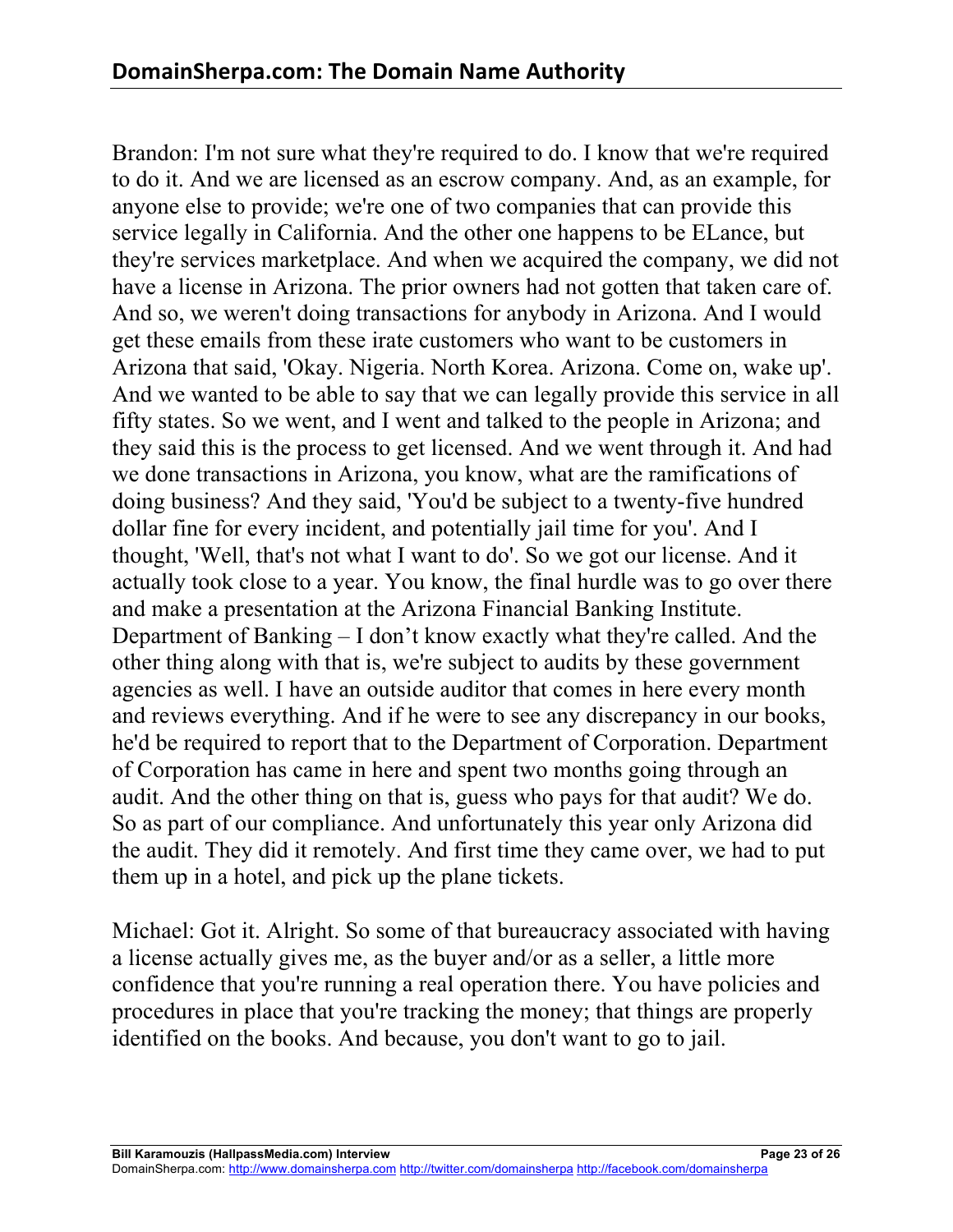Brandon: Yeah. Think of us as a financial institution. We're regulated, and licensed, and bonded. We have insurance who cover everything.

Michael: Yeah. Alright. So here's the final question, Brandon. With the continued success of Escrow.com - you know, you just announced yesterday hitting a billion dollars in secured transactions, or as of January eighteenth -, what can customers expect to see improved in 2012? What's going to be new and improved on Escrow.com soon?

Brandon: We've got so many things going on right now, Mike. We have a new customer facing website here, hopefully in the next sixty days.

Michael: Great.

Brandon: We're putting in a new trust accounting system, which is going to allow us to accept multiple currencies. We will not be an exchange business, so if you buy in US dollars, the seller is going to get paid in US dollars. If you buy in Euros, the seller is going to get paid in Euros. We're not going to comingle it or anything like that during an exchange. We have, right now, about half our business has either, an International buyer, or seller. So we really have become a global company from that standpoint. We want to take better care of our customers. We're working on our partner integration offerings that are going to make us much easier to partner with. Now, we have a new PI that a lot of companies use, but it's not state of the art. It's not where we want to be -- we would like to have, and that we would like them to have, so we're working on that. We've got a broker system that's in soft launch right now with some of our customers, and additional feedback is it's doing very well. And we're just testing it through soft launch.

Michael: Is that the one where I just read on Domain Name Wire, Andrew Allemann's website, where, I think, it was Andrew Rosener said that he was using your system. Is that correct?

Brandon: Yes.

Michael: Alright. Well, that sounds fantastic. So, if I can summarize it, Andrew Rosener, as a broker for Media Options, goes on to your system -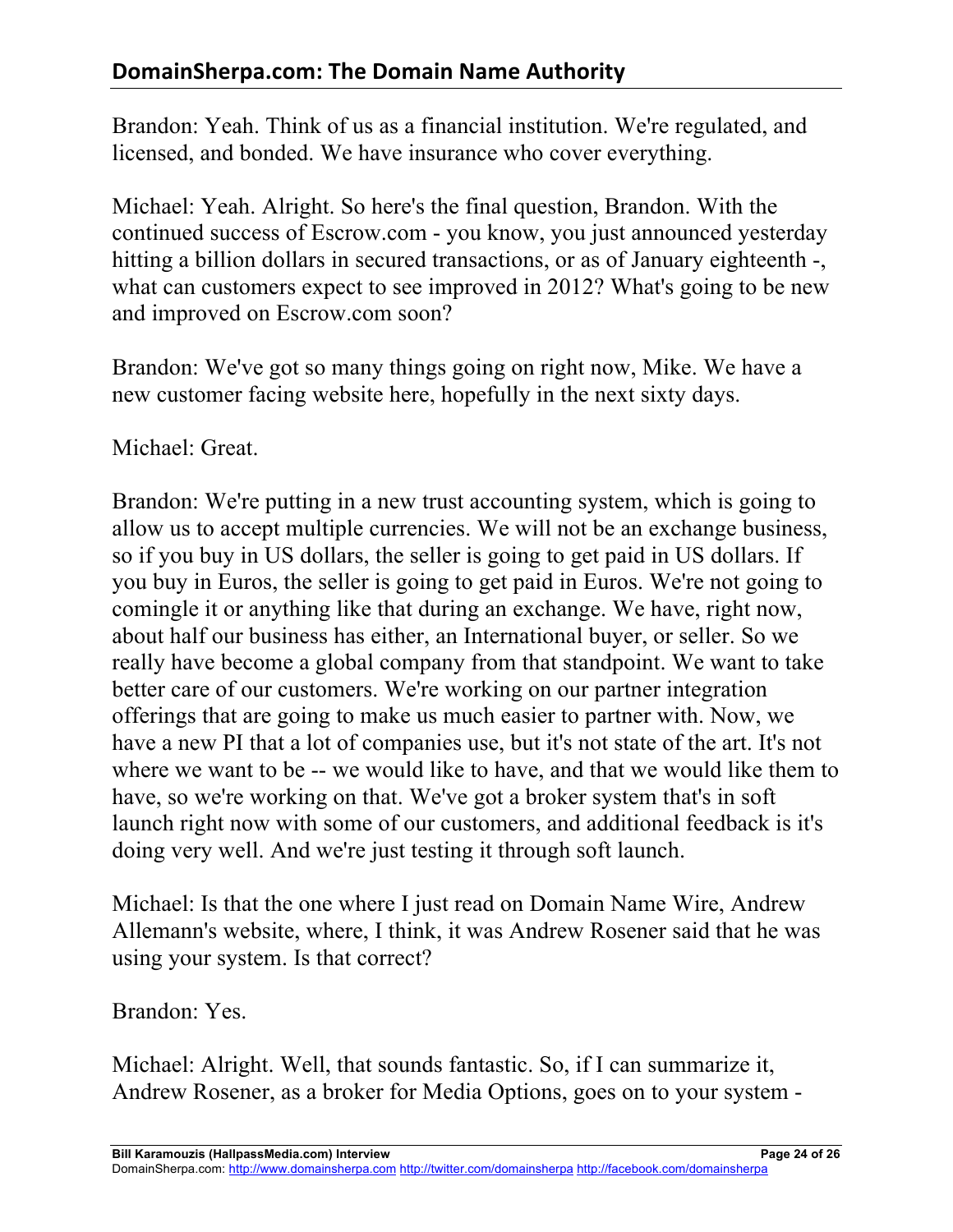# **DomainSherpa.com: The Domain Name Authority**

Escrow.com -, and as the intermediary himself doing the transactions between a buyer and a seller, he creates the transaction in Escrow.com. He puts both, the buyer and seller, in there, and then he starts the transaction rolling using your service. And so, in some cases, he doesn't even need to reveal the information of the buyer or the seller to each other, because they just enter into Escrow.com through him.

Brandon: That's correct.

Michael: Great.

Brandon: So we think that's going to be a huge growth area to us this coming year.

Michael: Fantastic. And, you know, the other thing I wanted to ask you. Okay, that wasn't the last question. Here's the last one. Of the billion dollars that you just transacted, or that you have transacted since 1999?

Brandon: Yes.

Michael: How much of that was domain names? And how much of it was the past year?

Brandon: The past year was, actually, about twenty-five percent of that number.

Michael: Wow! So that's some phenomenal growth there.

Brandon: Yes. We're definitely in the middle of a growth spur. And addition to that, I would say, if I look at the number of transactions we've done since inception, about half of them are domain related. Over the past few years, that number is exponentially going up on the domain space, so certainly domain names is our largest line of business. General merchandise would be behind that, and followed by vehicles, and then services transactions.

Michael: Great. Alright. If you have a follow up question for Brandon, please post it in the comments below. We'll ask him to come back and answer as